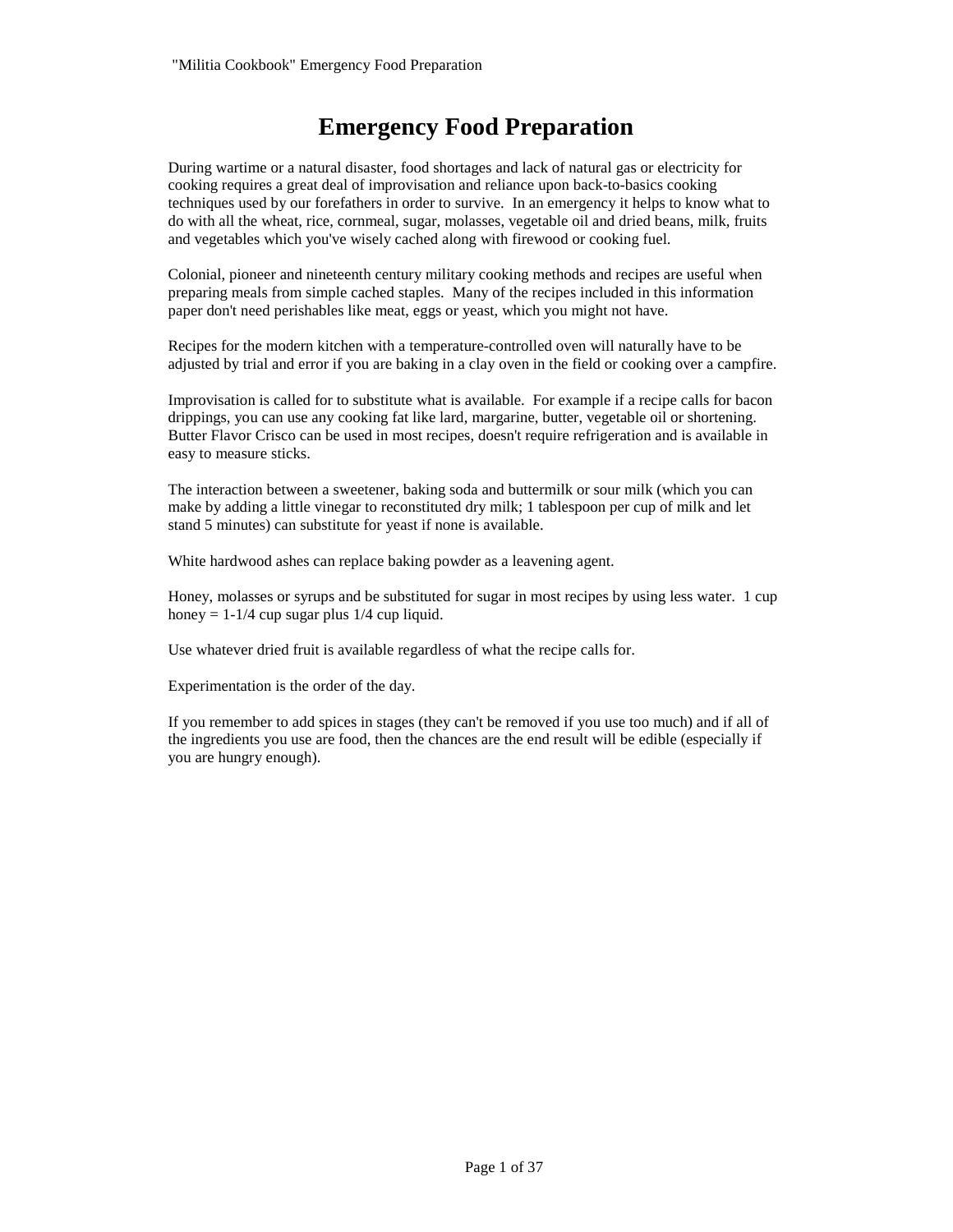# **Sources of Recipes**

Living history reenactors of the American Revolution and the War of Northern Aggression take great delight in recreating authentic army meals around their campfires and hardcore reenactors actually eat the mess. Patricia B. Mitchell has published a series of cookbooks (available from Sims-Mitchell House Bed & Breakfast, 242 Whittle Street SW, P.O. Box 429, Chatham, VA 24531) to make this task easier and many excerpts from her books "Revolutionary Recipes," "Union Army Camp Cooking," "Confederate Camp Cooking," "Confederate Home Cooking" and "Cooking for the Cause" are included in this paper. Some recipes have been included from "Colonial Treasure Cookbook" (Hutcraft, High Point, NC 27262) and from "Colonial Fireplace Cooking & Early American Recipes" (Shoestring Press, 430 N. Harrison, East Lansing, MI 48823).

Regional cookbooks, especially from the South, are a source of recipes for nutritional meals from simple foods. Recipes have been included from various southern cookbooks including "Cookin' Yankees Ain't Et" (The Merry Mountaineers, Highlands, NC 28741), "Southern Recipes" and "Piggin' Out in Dixie" (Southern Cookbooks, P.O. Box 100905, Nashville, TN 37224).

Recipes and field cooking techniques have also been excerpted from "The Green Beret Gourmet" (The Guttenberg Press Publications, P.O. Box 973, Rockledge, FL 32955).

Some quick bread recipes which don't require yeast come from "Sunset Breads" (Sunset Publishing Corp., Menlo Park, CA 94025), a cookbook with recipes from all over the world. If you have active dry yeast or sourdough starter, this book is an excellent reference for other bread recipes not included in this paper.

Vegetarian cookbooks should also be a good source of survival recipes, but being a confirmed carnivore, the writer of this paper has no personal knowledge of any such books. Backpacking books are also an excellent source of field cooking techniques and recipes.

There is a chapter on field nutrition and camp cooking as well as an extensive appendix of recipes in "The National Outdoor Leadership School's Wilderness Guide" (Simon & Schuster, Inc., Simon & Schuster Building, Rockefeller Center, 1230 Avenue of the Americas, New York, NY 10020). "Roughing It Easy" by Dian Thomas (The Dian Thomas Company, P.O. Box 171107, Holladay, UT 84117; 1-800-846-6355) is a comprehensive collection of outdoor cooking recipes and techniques, including many variations on improvised tin can stoves and ovens, pit and open fire cooking, dutch oven cooking, building a solar reflector cooker or solar oven and a section on drying fruits, vegetables and jerky.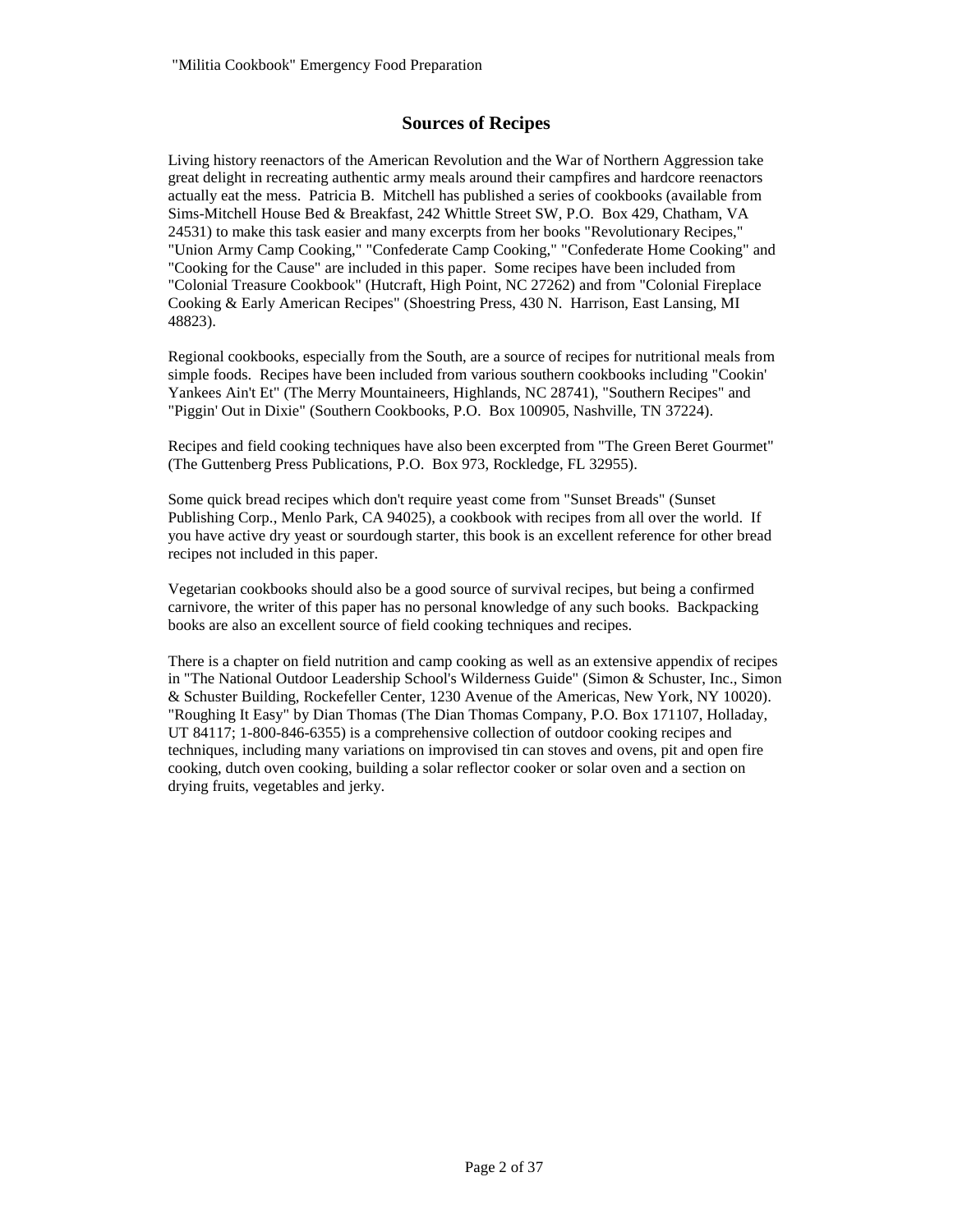# **The Improvised Kitchen**

You should have a camping stove for emergency cooking purposes. Two-burner stoves are useful in a fixed location or if you are vehicle mobile. Propane stoves are easy to use but fuel is expensive, the high pressure steel canisters are heavy and not likely to be widely available during a long-term emergency. A multifuel stove capable of using either white gas (lantern fuel or Coleman fuel) or ordinary gasoline is easier to resupply in an emergency. However, gasoline burns hotter than propane and is not as useful for low heat simmering of foods, so it might be wise to have both types of stove.

If you are in a fixed location like a survival retreat or base camp, nothing beats a cast iron skillet, covered kettle and especially a dutch oven for open fire or hot coal cooking. An excellent configuration for a cooking fire is the keyhole type. Build a fire ring of rocks with a rectangular extension, build a fire in the circular part and coals can be raked or shoveled into the rectangular cooking area as needed. A grill or griddle can be supported over the rectangular cooking area (bricks can be used instead of rocks here for more stability) or the area can be used with a dutch oven. A metal tripod (or one fashioned from green branches) to hang a kettle can be used for boiling water or directly cooking over the flames in the circular part of the fire ring.

The book "Roughing It Easy" shows how useful heavy duty aluminum foil is for outdoor cooking; stock up. Also, if you store food in large #10 cans (1 gallon) or in five gallon square cans, get this book and a pair of tin snips to convert the empty cans into many useful stove and oven variations. A cookie cooling rack can be used over a small pit of coals or an improvised #10 can barbecue.

A grill and dutch oven can be arranged to allow simultaneous use as a baking oven and for frying. Dig a shallow hole 9 to 12 inches in diameter and 3 to 4 inches deep; place coals or charcoal briquets in the hole and place the grill across the hole; put the pan containing the item to be baked on the grill and cover with an inverted dutch oven; place coals on the base of the dutch oven which is now the top; place the inverted dutch oven lid on the base tripod legs and it becomes a griddle for frying foods.

Another useful accessory for either base camp cooking or for use in the field is a folding pack grill. Such a grill can be used for directly broiling meats, as a stand over the coals for a skillet, griddle or a stock pot (used for soups and stews, as a steamer or as an oven for baking or roasting), as a reflector oven (using disposable aluminum cooking pans for reflectors), as a stand for an inverted dutch oven lid allowing it to be used for frying, as a dirt free stand for placing a dutch oven lid when adding ingredients to or checking the progress of food in the oven and as a stand away from the fire for serving or for safely adding ingredients without burning yourself or spilling the food. The Coghlan's brand pack grill is cheap enough (about \$3 to \$4 in discount stores) that several can be purchased for use in a base camp. A single pack grill and a lightweight nesting cooking set or GI mess kit can be carried in your rucksack to simplify field cooking.

You can also add a folding pocket stove or GI canteen cup stand and solid fuel tablets to your rucksack for reheating prepared foods or preparing hot beverages like instant soup, coffee, tea or cocoa.

To ease the cleanup chore when reheating cooked food, immerse the food container (can, MRE pouch, vacuum seal bag or freezer bag) in boiling water in your cooking pot; pierce the food container above the water line so it doesn't explode. In the field this method of heating food reduces cooking odors and lessens the chance of giving away your unit's position to enemy scouts.

A single-burner butane or multifuel backpacking stove can be shared between two or three people. Most butane cartridges nowadays are filled with iso-butane which can be used down to about 20 degrees but, like with two-burner camp stoves, a multifuel stove is easier to resupply. Get an extra GI canteen cover and you can carry your stove attached to the side of your GI rucksack.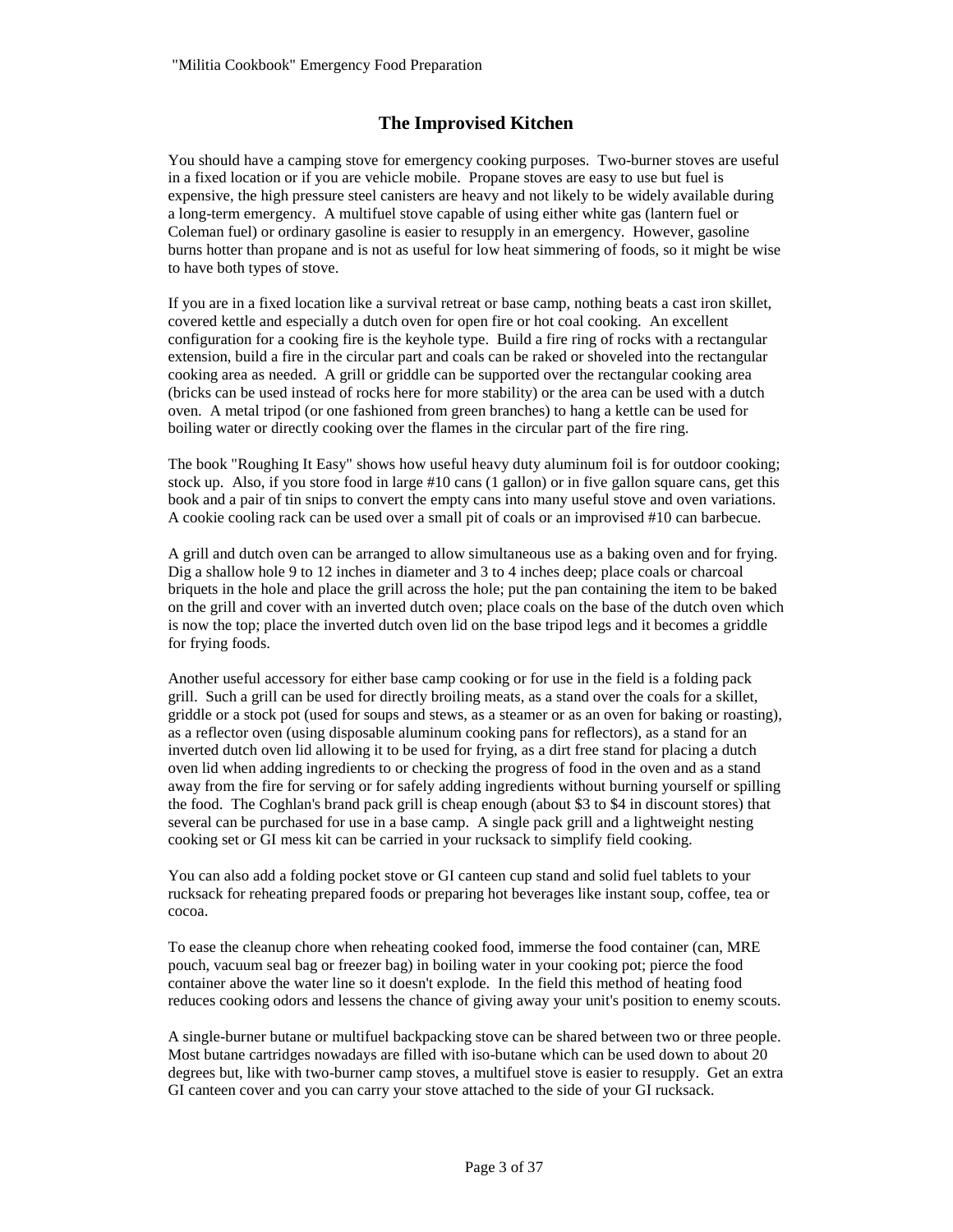If you are on the move without a vehicle or pack animals to carry heavy cooking vessels like cast iron skillets and dutch ovens (or in case you get separated from your well stocked rucksack), here are some of the many other ways of cooking food using natural materials described in "The Green Beret Gourmet":

### Clay Ovens:

Construct an arched structure of green sticks (similar in shape to a beehive), insert a thick stick vertically through the top to form a flue opening and daub with wet clay until it is completely covered except for a front opening. Pile on successive layers of clay until a thick wall is made. Allow the layers to dry between applications by either placing hot coals inside or, if time is not a problem, by the sun. If each layer is not thoroughly dry, the oven will crack when you try to use it. A clay oven can also be made by hammering a thick sharpened stick down through a bank or slope about three feet back from the edge. Scoop out the size of the oven you want about a foot or so down the bank. Leave a thick ceiling. Leave a narrow front opening and dig back and hollow the bank as far as the stick which you hammered down. Pull the stick out to form the chimney opening. Wet your hands and smooth the interior surfaces, then harden the walls by building a small fire inside. After your oven is prepared, to use it build a fire inside. When the fire has burned down, scrape out the coals and ashes. Lay food inside on stones, leaves or hardwood slabs. Close off the front opening and flue. Leave food inside to cook. Cooking time depends upon the type of food being cooked.

### Cooking in Natural Containers:

A stone with a hollow in it makes an excellent container. If it is small enough you can build a fire around the stone. Bark can be used to fashion pots to boil water, cook soups, stews or any foods with liquids over a fire. Peel a square of bark and fold the corners inward and hold them in place with wooden pegs. Keep the flames from touching your bark pot above the liquid level and your meal will cook in this simple container. Large leaves make an instant "aluminum foil" when baking or steaming food, but be sure to use edible nonpoisonous leaves.

### Baking in Clay.

This method is excellent for small game or fish. Remove the entrails from the animal being prepared. This is easiest to do if the animal is already dead. Do not skin, pluck or scale. Cover with a layer of clay about an inch thick. Place it in hot ashes and build a fire above it. Cooking time varies with animal size and taste preference. A one pound animal will be cooked in approximately 30 to 40 minutes. The meat will be stripped clean of fur, feathers or scales when you break off the clay.

### Baking on a Stick.

Heat a peeled green stick by the fire while you prepare a bread dough. Mix a GI canteen cup of flour with a mound of baking powder the size of a quarter and a dash of salt. Add water gradually to make a soft dough. Work quickly so the bread will rise as it bakes. Wrap dough around heated stick and place upright next to the fire to let it bake.

### Cooking in Ashes.

Foodstuff is placed in warm ashes and then covered with embers. Self-contained foods such as vegetables do not need to be wrapped in anything; simply place them in the ashes and dust them off after cooking. Cooking time depends upon the type of food and personal preferences. You can test vegetables by feeling for softness and putting them back if they still feel firm.

### Cooking on Wood Slabs.

Select a green hardwood slab (evergreens season the food with a pine or turpentine taste) large enough to lash or peg the animal. Fish and very small game can be successfully cooked this way. Clean the animal and flatten down on the slab. Either pin the animal down with wooden pegs or lash to the slab with whatever is available. Lean the slab up in front of glowing coals. Turn a few times so the food will cook evenly.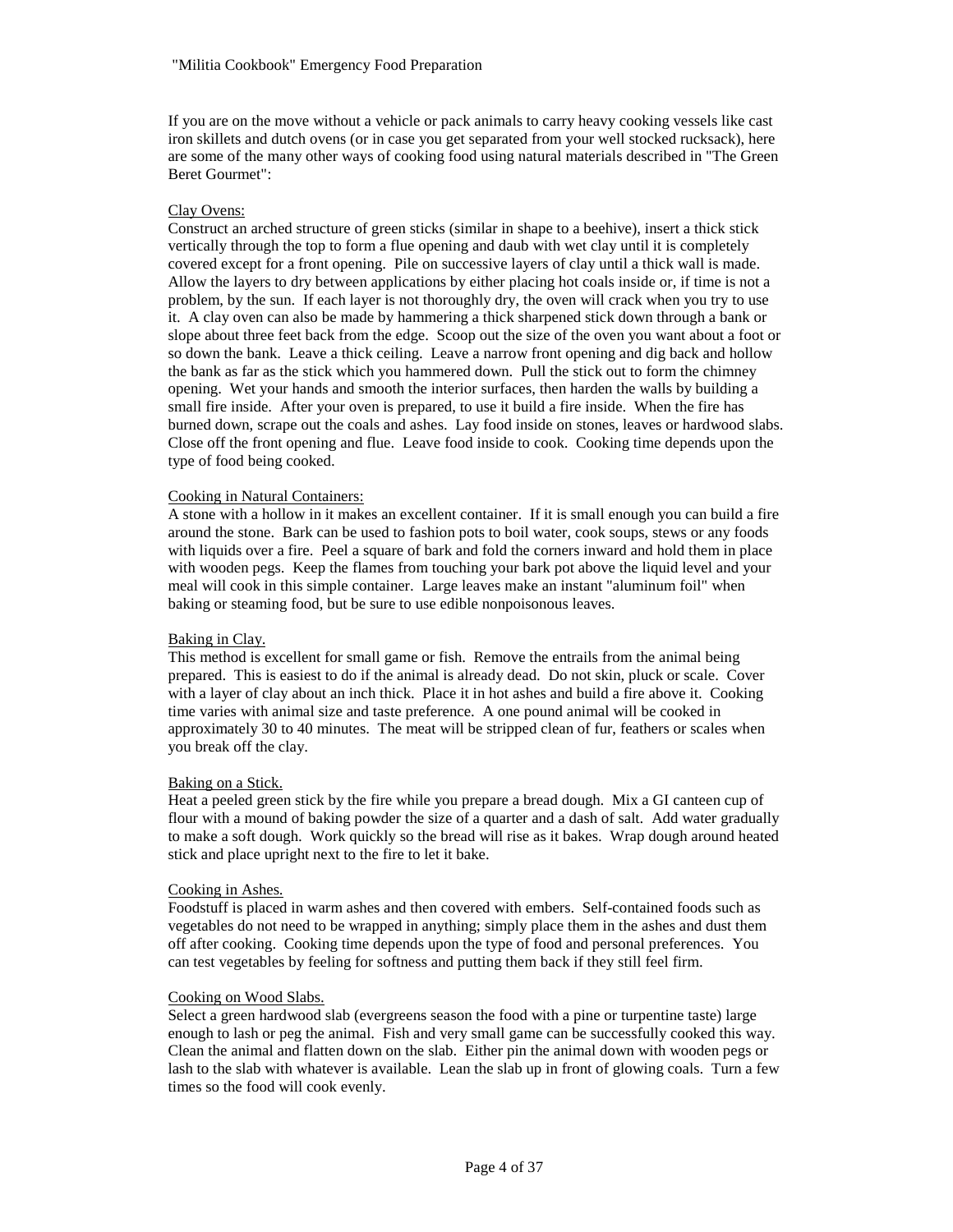This recipe comes from Richmond, Virginia in the Confederate States of America when Yankee invaders were marauding and food was in short supply:

### Roasted Rat

The rat must be skinned, cleaned, his head cut off and his body laid upon a square board, the legs stretched to their full extent and secured upon it with small tacks, then baste with bacon fat and roast before a good fire quickly like canvasback ducks.

### Broiling on a Stick.

This is a good method for cooking a small amount of food. Fish, birds and small animals (large animals must be cut into smaller chunks) can be cleaned and then skewered on a peeled green wood stick. If the food tends to slide, a bark twine can be used to tie it down by splitting the wood down to the game on both ends and twisting bark through the splits. Sear the meat in the flame to seal in the juices. The skewer can be laid over forked green sticks at both ends of an ember bed. As long as the fire does not flame up, the meat needs only occasional turning so it cooks evenly.

### Steaming in a Hole.

This method can be used to cook small or enormous amounts of food with great results. Build a fire and place some stones in it to heat. Don't select rocks from a stream bed, limestone or sandstone since they can contain trapped moisture and may explode when heated. While the stones are heating, dig a hole. Put the stones in the pit and place a thick layer of wet vegetation like grass or seaweed over them. Lay the food on top of the wet vegetation and place a stick near the edge of the pit. Fill with dirt. Pull the stick out and pour water down this opening onto the rocks to steam the food. Tamp down the top and leave the food to steam for at least two or three hours. If you are cooking something larger than fish or small game, the cooking time will need to be extended.

### Grilling

Meat can be grilled over the coals if it is fat. Lean game will end up very dry. Build a bed of hardwood embers and place a grill matting of green sticks on it. Place the meat on the grill and turn immediately after the sides are seared to seal in the juices. Try not to pierce the meat with whatever you are turning it with so you don't lose any juices. Keep a small container of water nearby to douse any flames that surface from the fat drippings.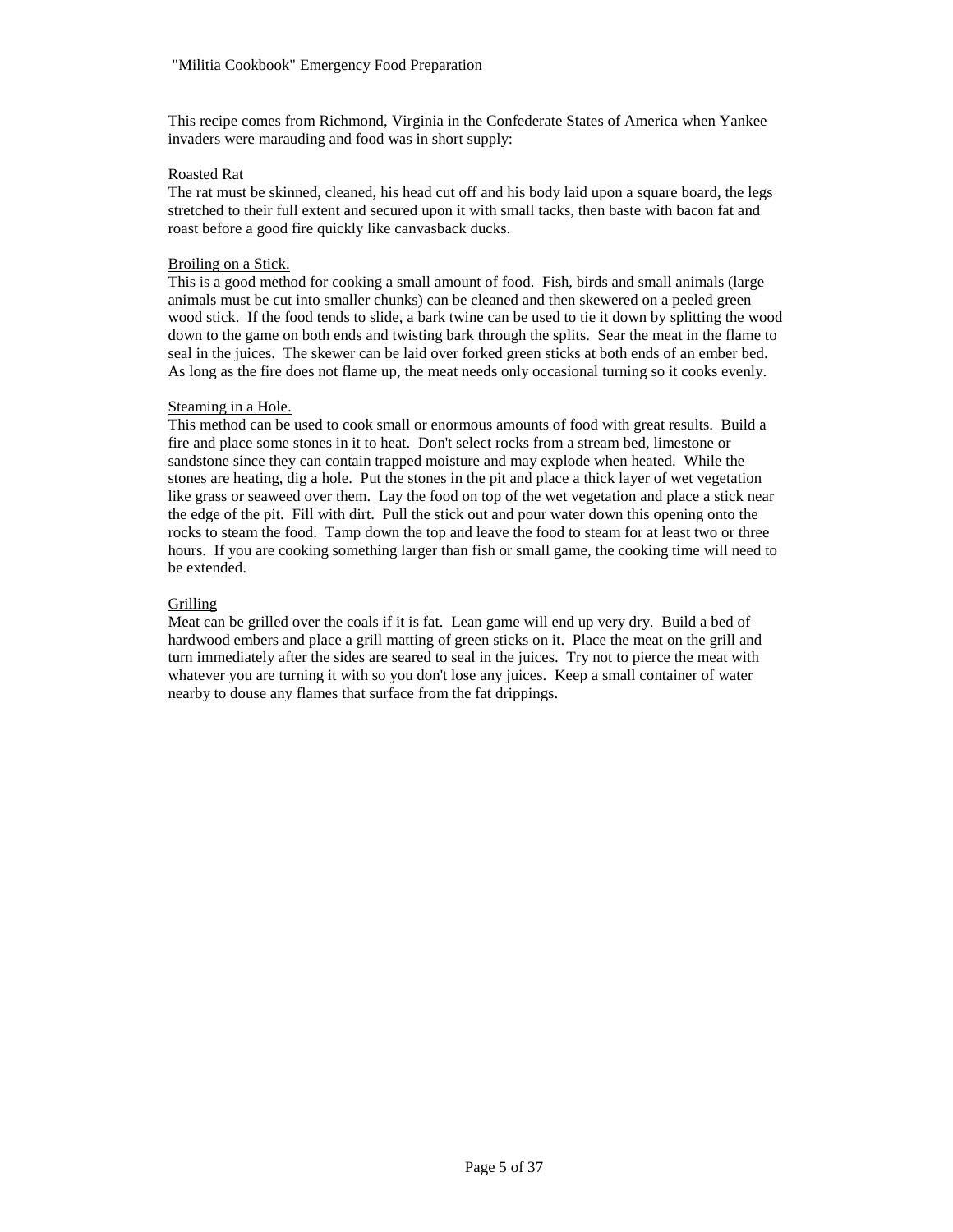# **Fire Cake and Hoe Cakes**

One of the easiest ways of making flour edible, even if not very appetizing, is to make a simple dough and fry or bake it over a fire. During the Revolutionary War it was common for soldiers to make a thick paste of flour and water (salt was added when available) and then bake it on hot rocks around a campfire. The result was an unpalatable, chewy, soggy glob which only the starving soldiers at Valley Forge probably appreciated. Hoe cakes were made from a corn meal dough carried to the fields by slaves and other farm workers. At lunch they cleaned their hoes, put the dough on them and cooked it over a fire.

Entrenching Tool Cake 4 GI canteen cups white cornmeal boiling water 1 GI mess kit spoon (1 tablespoon) bacon drippings GI mess kit spoon salt Scald cornmeal with enough boiling water to make a stiff batter, then add bacon drippings and salt. Shape into pones, leaving the imprint of four fingers across top. Place batter on the cleaned, greased blade of an entrenching tool and set up next to fire to bake.

Corn Pone 2 cups cornmeal 3/4 tsp. salt (or less) boiling water 2 tbsp. butter or margarine, melted; or vegetable oil

Combine all ingredients to make a semi-stiff mush. Spread 1/4-inch thick in a well-greased heavy pan and bake at 375 degrees 20 to 25 minutes. Corn pones used to be baked on a greased shovel over glowing coals.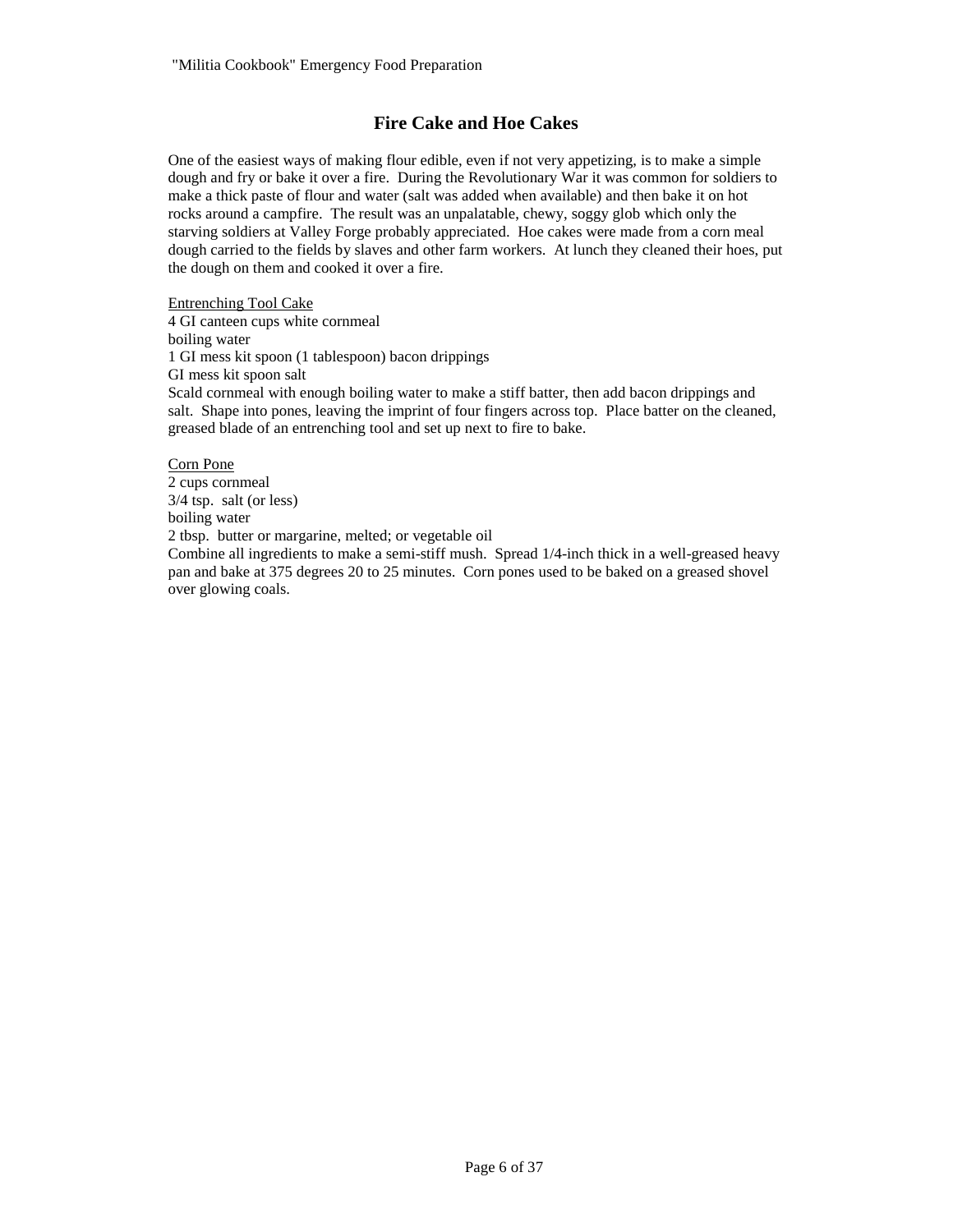# **Hardtack**

During the War for Southern Independence, hardtack was a staple food (when fresh bread was unavailable) for both the brutal soldiers of the oppressive Federal government and the brave Confederate patriots defending their homeland. Hardtack was a virtually indestructible 1/2-inch thick cracker about three inches by three inches, pierced with sixteen holes and made from flour and water. Tack was a contemptuous term for food and the soldiers "affectionately" referred to hardtack as worm castles, sheet iron crackers and tooth dullers. Some of the hardtack issued to soldiers in the 1860's was supposedly left over from the 1846-48 Mexican War. The daily ration was nine or ten crackers, but there was usually enough for those who wanted more since some men would not draw a full ration. They were eaten plain, soaked in coffee or crumbled and added to the stew pot. A dish known as Skillygalee was made by soaking hardtack in cold water and then browning it in pork fat and seasoning to taste. A favorite seasoning of the times was cayenne pepper. Confederate Cush provided a dinner entree that consisted of bits of cooked beef, seasoned with garlic, fried in bacon grease and then stewed with crumbled hardtack or cornmeal mush. The crackers included in military C-rations and the current MREs are similar to hardtack, being much more dense, containing more flour and less air than commercial saltine crackers. When fresh, hardtack was not unappetizing, but when boxes of hardtack sat on railroad platforms or warehouses for months before being issued it hardened and often became insect infested. Because hardtack was packed in boxes marked "B.C." (probably for "Brigade Commissary"), soldiers said they were so hard because they were baked "Before Christ".

The following account from a Yankee invader indicates how much hardtack was appreciated: "While before Petersburg, doing siege work in the summer of 1864, our men had wormy hardtack, or ship's biscuit, served out to them for a time. It was a severe trial, and it tested the temper of the men. Breaking open the biscuit and finding live worms in them, they would throw the pieces in the trenches where they were doing duty day by day, although the orders were to keep the trenches clean for sanitary reasons. A brigade officer of the day, seeing some of the scraps along our front, called out sharply to our men 'Throw that hardtack out of the trenches.' Then, as the men men promptly gathered it up as directed, he added, 'Don't you know that you've no business to throw hardtack in the trenches? Haven't you been told that often enough?' Out from the injured soldier heart there came the reasonable explanation 'We've thrown it out two or three times, sir, but it crawls back.'"

Hardtack (original 1860's recipe) Use one part water to six parts flour. Roll dough flat and score into cracker shapes. Bake 20-25 minutes and cool off until completely dry before storing in canisters. The crackers should be hard as bricks and indestructibly unappetizing. If not consumed by hungry soldiers, the crackers might last at least until the Lord returns!

The following recipes don't duplicate the indestructible nature of 19th century hardtack, but they are more appetizing since they are made from more than just flour and water:

**Corntack** 1-1/4 cups cornmeal 1 cup water (about) 1/2 tsp. salt 2 tbsp. vegetable oil

Combine the above ingredients, using enough water to moisten. Bake in a greased 7x11-inch pan at 375 degrees for around 15 minutes, or until the edges begin to brown slightly. While still warm, cut into squares. A modern day cross between hardtack and cornbread, these thick crackers are actually pleasantly tasty served warm or reheated.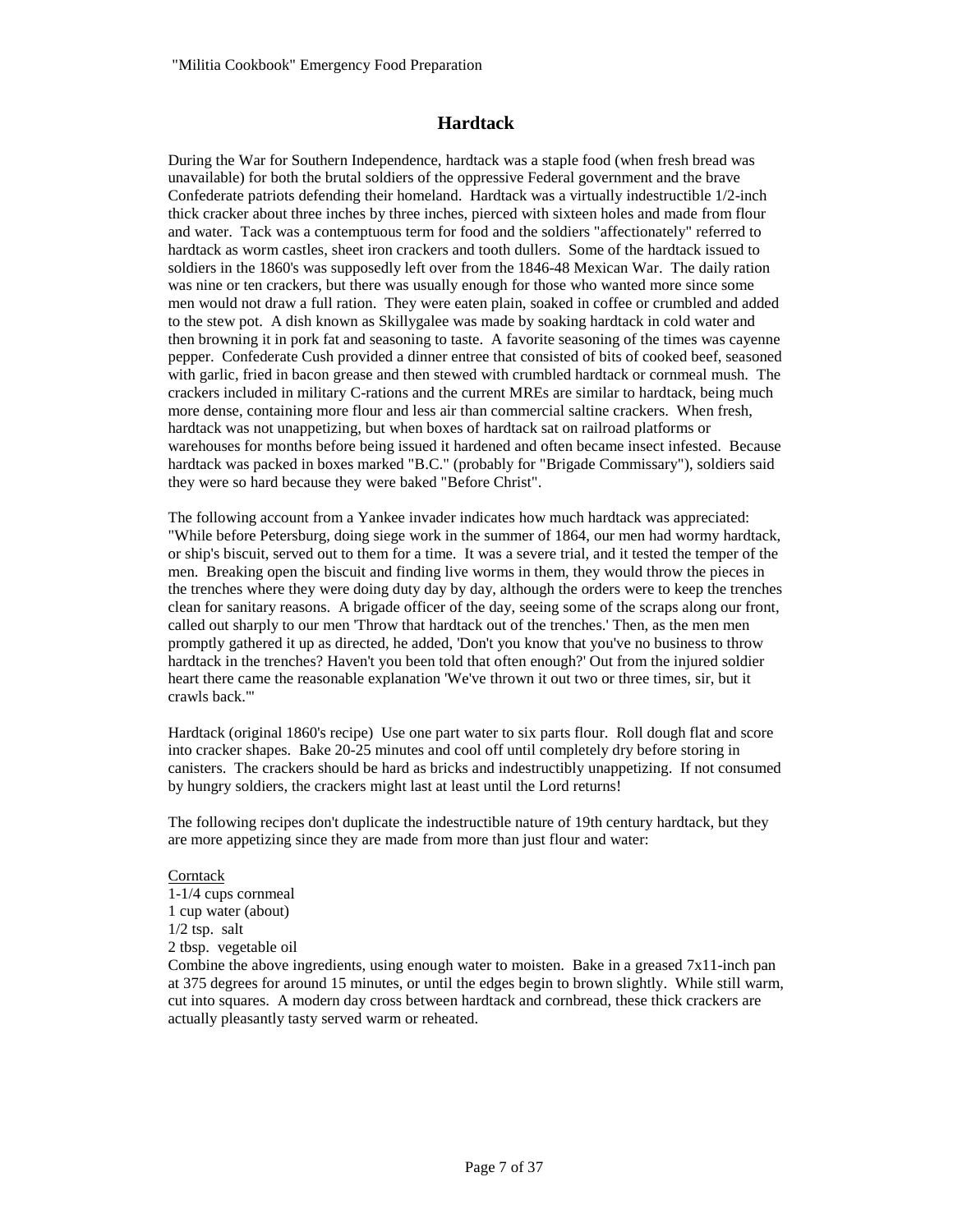Swedish Hardtack 1 cup water 3 tbsp. vegetable oil 3 tbsp. honey 3 cups rye flour (or 1-1/2 cups rye & 1-1/2 cups whole wheat flour) 1-1/2 tbsp. brewer's yeast (optional) 1/4 tsp. salt Mix liquids together. In a separate bowl, mix dry ingredients. Combine the mixtures, stirring to moisten throughout. Form a ball. On a floured surface, flatten the dough, and roll out thinly. Cut into squares and prick each cracker with the tines of a fork a couple of times. Transfer to lightly greased baking sheets. Bake at 425 degrees around 8 minutes, checking to be sure not to overbrown. Best served warm.

Southern Soda Crackers 2 cups flour (preferably whole wheat) 1/4 tsp. salt 1/2 tsp. baking soda 2 tbsp. oil 2/3 cup sour milk (or buttermilk)

Mix dry ingredients. Add oil and sour milk. With a fork, stir to thoroughly moisten. Form a ball. Flatten and roll out on a floured surface. Cut into squares and transfer to lightly greased baked sheets. Prick crackers with a fork. Bake at 350 degrees for about 8-10 minutes, watching vigilantly so as not to burn. Best served warm.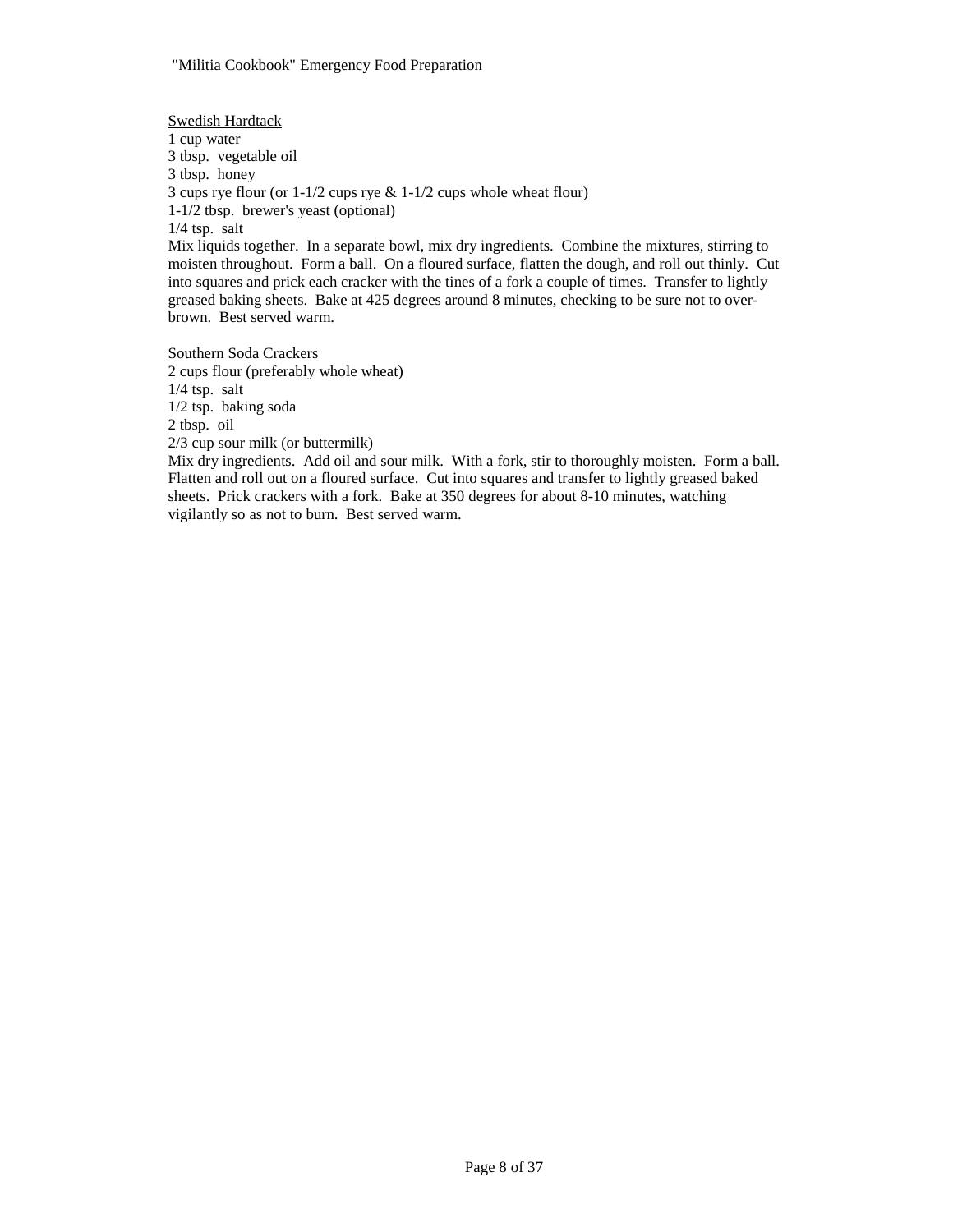# **Cornbread**

Red meats are complete proteins containing all of the essential amino acids needed by the body to build and maintain muscle and other tissues. Most vegetables don't contain all of the necessary amino acids (although soybeans contain most) and are referred to as incomplete proteins. The Confederate army marched and fought on a staple diet of cornbread and beans, combining incomplete proteins to provide good nutrition.

Southern Cornbread 2 cups cornmeal 1/2 tsp. salt 1/2 tsp. baking soda 2 tsp. baking powder 1-1/4 cups buttermilk (or sour milk) 1 egg, well beaten 1/4 cup melted grease (your choice)

Preheat oven at 425 degrees. Mix cornmeal, salt, soda, baking powder and sugar. Add buttermilk and egg. Blend well. Heat grease (until it almost smokes) in an 8 or 9 inch iron skillet, then pour most of the grease into the batter and stir, mixing well. Pour batter into the very hot skillet. Bake for 20 to 25 minutes, or until nicely browned.

Molasses Cornbread or Muffins

1-1/2 cups bran 1 cup all-purpose flour 1/2 cup cornmeal 1 tbsp. baking powder 1/4 tsp. salt 1/4 cup sugar 1/3 cup vegetable oil 2 eggs, beaten 1 cup milk 1/3 cup molasses Combine dry ingredients. Add liquid and blend well. Pour into a greased 9x9x2-inch baking dish and bake at 375 degrees for 30 minutes; or pour into 18 greased muffin tins and bake at 375 degrees for 20 minutes.

Grandma Sarah's Cornbread

1-1/2 cups sour milk or buttermilk 2 eggs 1 tbsp. sugar 1/2 tsp. salt 1/2 tsp. baking soda 1-1/2 cups cornmeal 1/2 cup flour 1/4 cup melted butter Combine first five ingredients. Stir in cornmeal and flour. Add melted butter. Pour batter into greased 8-inch square pan. Bake at 425 degrees for 30 minutes.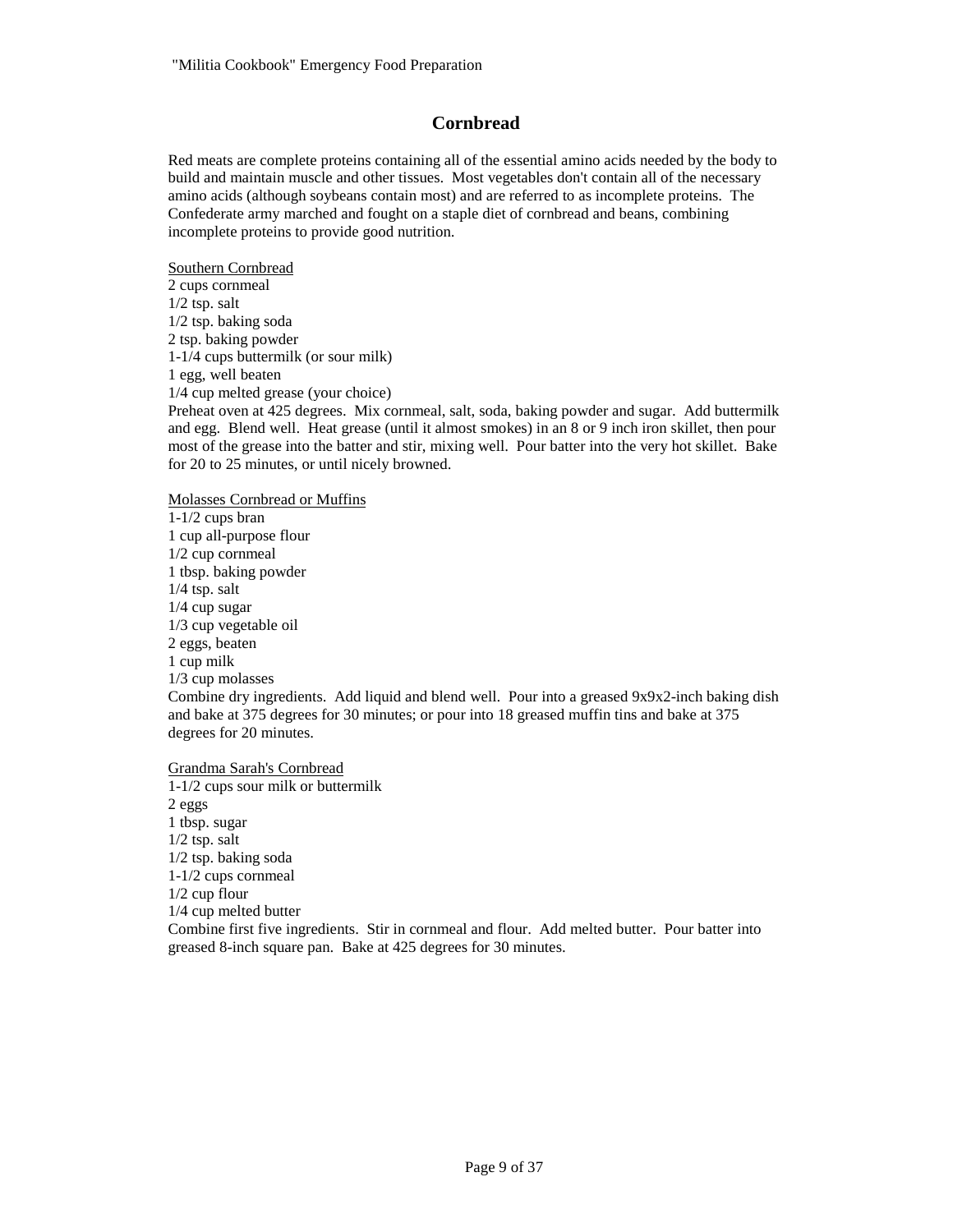A Lady's Touch Cornbread 1 cup cornmeal 1 cup whole wheat, unbleached or all-purpose flour 2 tbsp. sugar (optional) 1 tbsp. baking powder 1/4 to 1/2 tsp. salt 1 egg, beaten (optional) 3 tbsp. vegetable oil 1-1/4 cup milk Combine the dry ingredients. Stir in the liquids and spoon into a greased 8-inch square pyrex dish. Bake at 400 degrees for 20 minutes. The recipe can be easily doubled and baked in a 9x13-inch pyrex dish.

Country Sunshine Cornmeal Loaves

4 cups yellow cornmeal 2 cups all-purpose flour 2 tsp. baking powder 2 tsp. baking soda 3/4 tsp. salt 1/2 cup sugar 6 tbsp. butter or margarine, melted 4 cups buttermilk or sour milk Mix dry ingredients. Stir in butter and buttermilk. Blend well. Pour batter into two greased 9x5 inch loaf pans. Let stand 15 minutes. Bake at 350 degrees for one hour. (Note: no eggs required for this recipe)

Johnny Cake or Journey Cake

1 cup cornmeal 1 tbsp. salt 1 cup water 1/2 cup milk Stir cornmeal and salt into boiling water. Cook until thick. Remove from heat and add milk. Mix well. Drop from large spoon on greased hot griddle or skillet. Turn to brown both sides.

#### Johnny Cakes

1 cup cornmeal 1/2 tsp. salt 1 tsp. sugar 1-1/2 cups boiling water 1/2 cup milk In a bowl combine the cornmeal, salt and sugar. Stir in water, beating out lumps. Slowly add milk. Drop by tablespoons full into greased skillet. Cook slowly for 5 minutes. Turn over and cook 5 minutes more. Makes 10 cakes.

Dixie Corn Dodgers 2 cups cornmeal 1/2 tsp. salt 2 tsp. baking powder 2 tbsp, vegetable oil, melted butter, or bacon drippings 2/3 cup milk (approximately) Combine the dry ingredients. Stir in liquids. Form eight "bullet-shaped" dodgers. Drop in a greased and heated heavy skillet. Brown on one side, turn to brown bottom.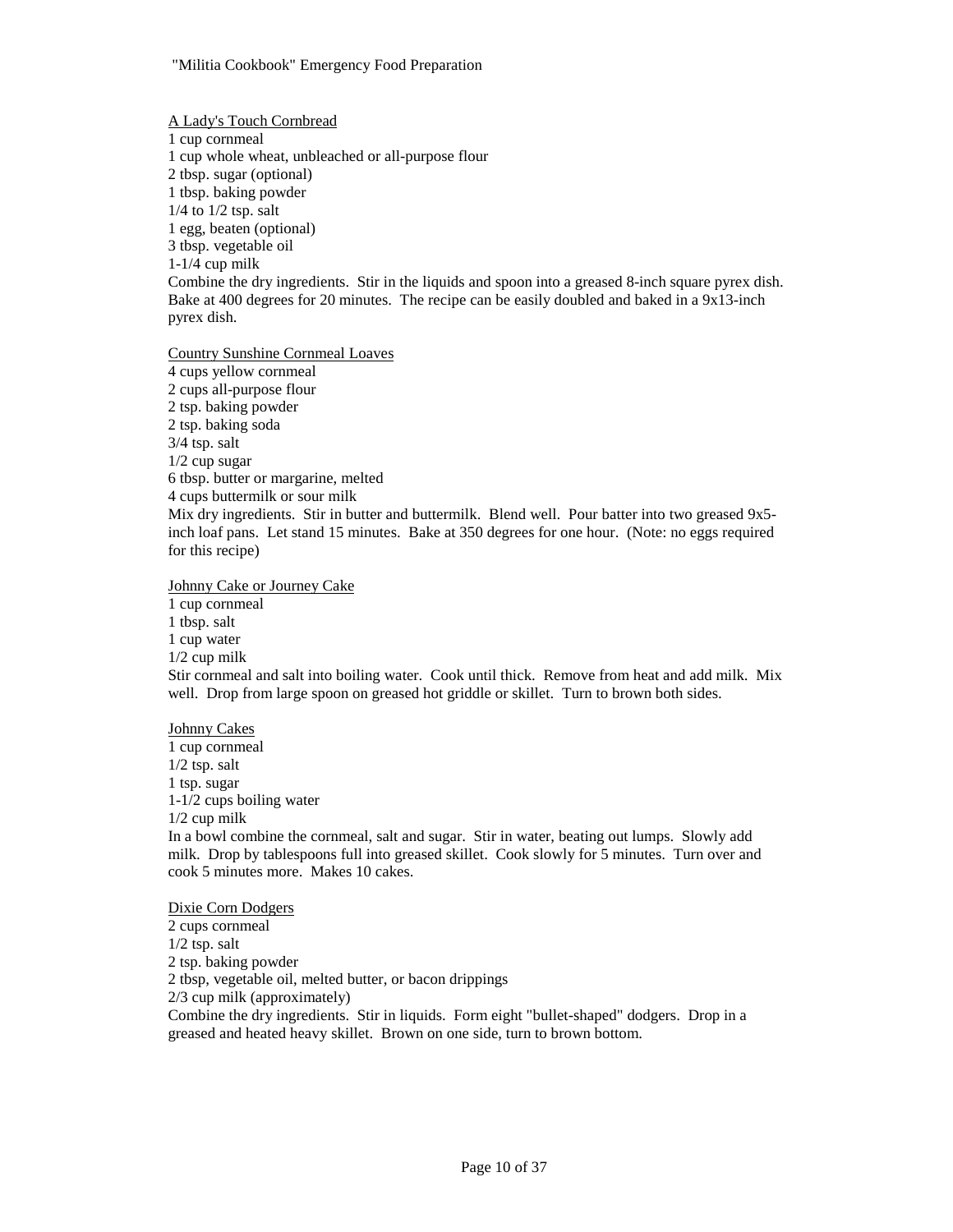Campfire Cornbread 1 cup cornmeal 1 cup flour 2 tsp. baking powder 3/4 tsp. salt 1 cup milk 1/4 cup vegetable oil Mix dry ingredients. Stir in liquids. Spoon into a well-greased, heated 10 or 12 inch skillet. Cover tightly. Cover over a low flame for 20 to 30 minutes, or until firm in the center. When pan baking over hot coals place the pan on a low grill, on a three rock stand in the coals or directly on coals. Place coals on top of the lid (like a dutch oven) to distribute heat more evenly. Baked foods are more likely to burn on the bottom than the top. To prevent burning, check the temperature of your coals before placing a pan on them. Hold your hand about six inches above the coals; it should be hot, but you should be able to keep your hand in place for eight seconds.

No-Flour Camp Cornbread

1-1/2 cups cornmeal

1 tsp. salt

1 tsp. baking soda

1 tbsp. sugar, molasses, sorghum, or honey

2 cups buttermilk or sour milk (To sour milk, put 2 tbsp. lemon juice or vinegar in a pint measuring cup. Add milk to make 2 cups. Stir and let sit a few minutes until clabbered.) 2 eggs, beaten

1 tbsp butter or margarine, melted (or other fat)

Mix dry ingredients. Stir in liquids. Spoon into a well-greased hot 10 or 12 inch iron skillet. Cover and cook over a low flame for about 30 minutes or until firm in the center (or bake in the oven at 425 degrees for approximately 30 minutes).

### Hush Puppies

2 cups yellow cornmeal 1 tbsp. flour 1 tbsp. sugar 1 tsp. baking powder 3/4 tsp. baking soda 1/4 cup finely chopped onion 1-1/4 cups buttermilk 1 egg, well beaten lard or cooking oil for deep frying, heated to 375 degrees Mix dry ingredients together and make a well in the center. In a separate bowl mix buttermilk and

beaten egg. Pour in the well all at one time and mix until well blended. Using a heaping tablespoon for each, form into small cakes. Deep fry only as many as will float uncrowded one layer deep. Turn several times as they rise to the surface during cooking (do not pierce). Fry 3 to 4 minutes or until well browned. Drain a few seconds before transferring to paper towels. Serve hot. (Note: At fish frys the dogs would start howling from the aroma of the cooking fish and hush puppies were thrown to shut them up.)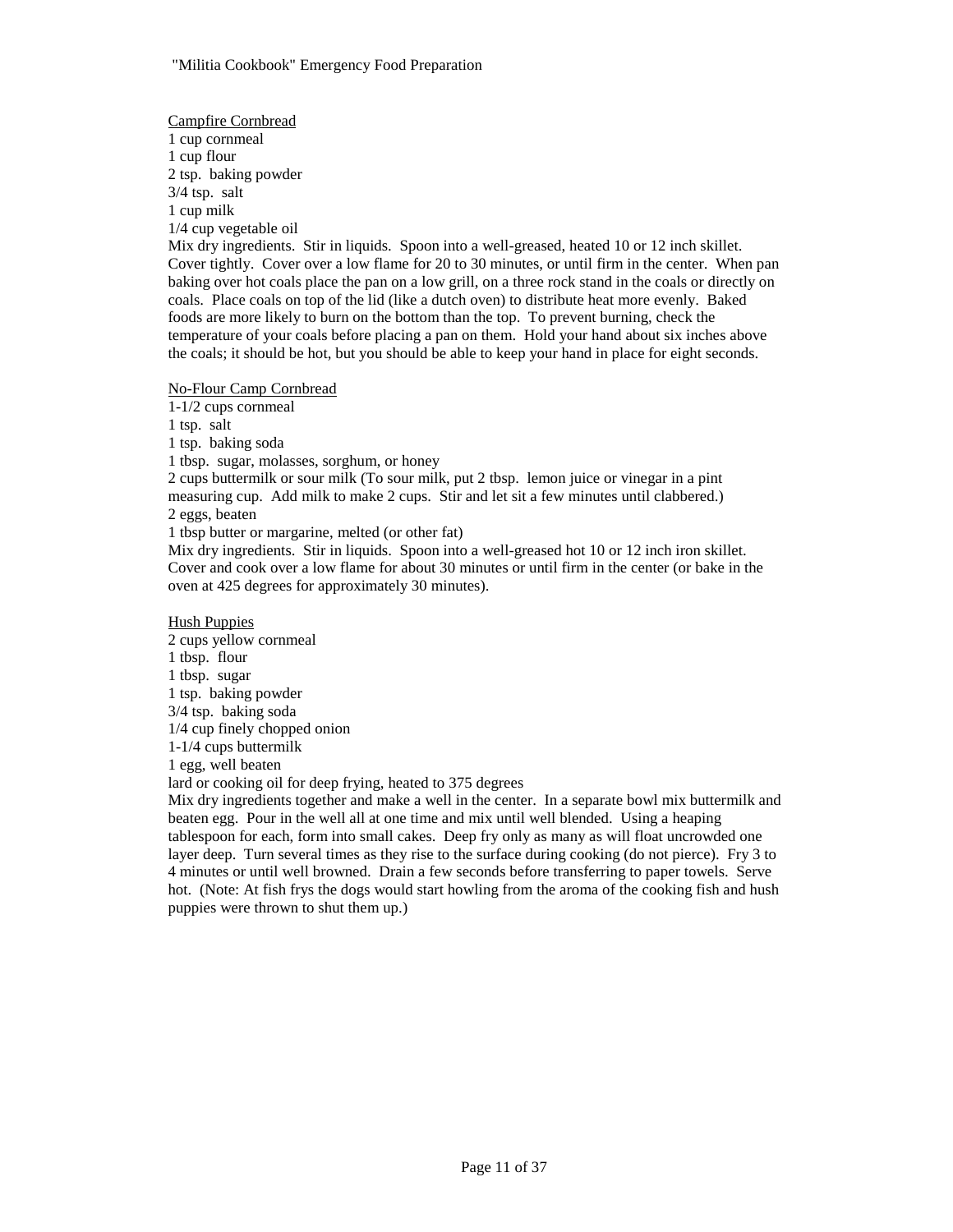Cornmeal Pancakes 2 tsp. sugar 1 tsp. salt 1 tbsp. baking powder 1-1/4 cups sifted flour 3/4 cup cornmeal 2 eggs, well beaten  $1-1/4$  cups milk 3 tbsp. melted shortening Sift together sugar, salt, baking powder and flour. Stir in cornmeal. Combine eggs and milk and add to flour mixture. Add shortening and mix until smooth. Drop by tablespoons full on a greased hot griddle. Cook until edges are brown and bubbles are in the middle. Turn and cook on

other side. Serve with butter and sorghum, molasses or other syrup.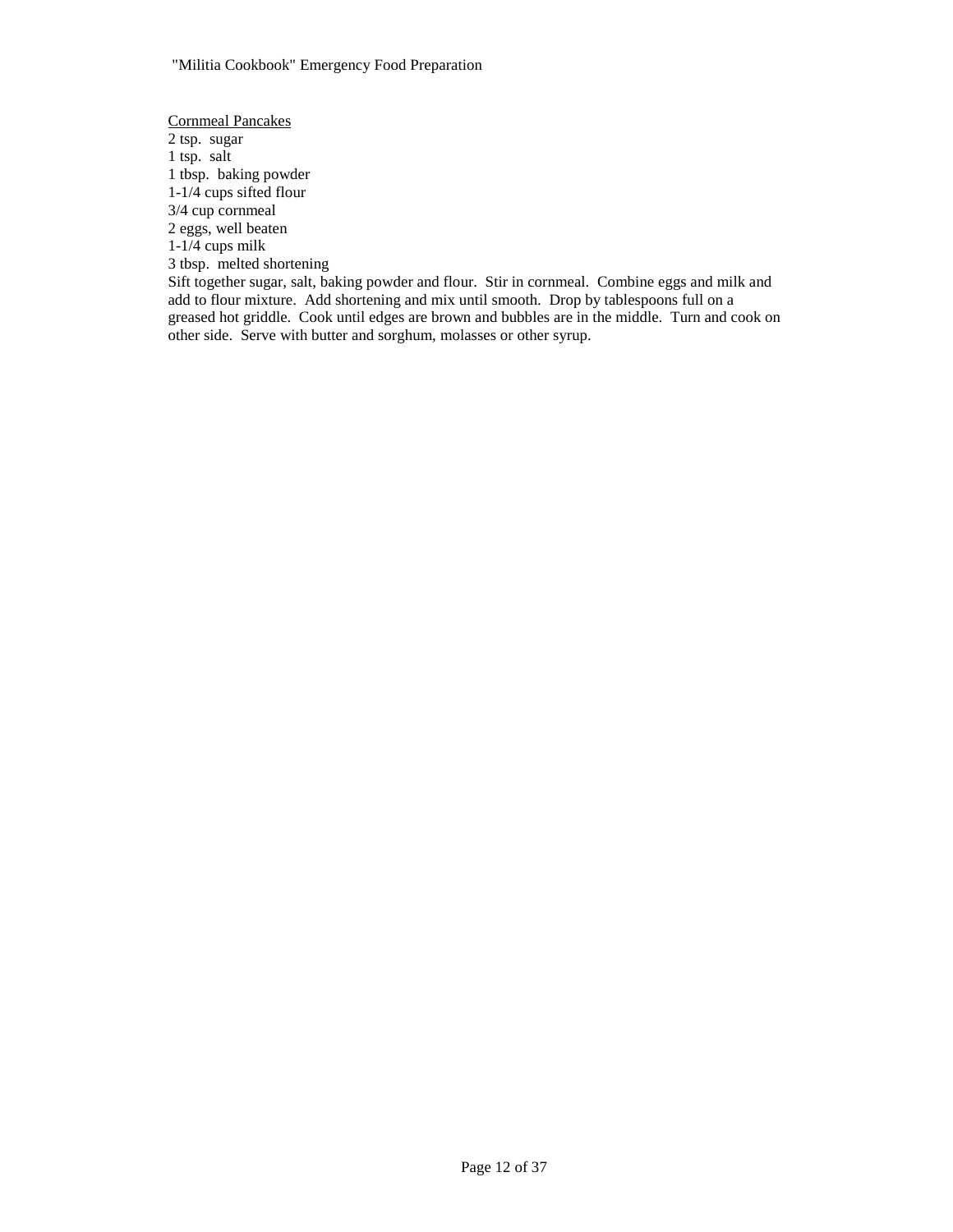### **Beans**

There is an old saying, "Beans, beans, good for the heart, the more you eat beans the more your health will improve." All varieties of dried beans except split peas and lentils need to be soaked before cooking. Beans tend to retain their shape better with a long soak.

#### Cooking Dried Beans.

To prepare dried beans (1 pound of dried beans = about 2 cups raw or 5 to 6 cups cooked), place washed beans in a pot with 2 to 3 times their volume of water (1 pound of beans needs 4 to 6 cups). Let stand 8 to 12 hours. To quick soak, bring water and beans to a boil and allow to boil 2 minutes. Cover pot and let stand 1 hour. The time required for cooking beans is generally  $1-1/2$ to 2 hours, but this depends upon the variety of bean and the length of time they have been stored. Check beans often as they begin to get tender so they don't get mushy. Cook at a gentle simmer with the lid tilted to retain shape. If beans foam up during cooking, add a tablespoon of oil or fat to the water or cook with a small amount of fat pork or bacon. If a recipe calls for tomatoes, lemon juice or vinegar, add when beans are almost tender or acid will slow the softening process. Beans can also be prepared for quick-cooking in camp like minute rice. Cook them normally until tender, drain and dry them in a food dryer or spread them on a flat pan and dry in a warm oven or in the sun. Store in airtight canisters. They can then be reconstituted in water by boiling about 20 minutes.

#### Trench Beans

1 lb. dry pinto beans, cooked 1 tbsp. seasoned salt 1 tbsp. worcestershire sauce 1 tbsp. A-1 Steak Sauce 1/8 tsp. Tabasco 1 tsp. lemon pepper 1 tsp. onion powder Soak and cook beans. When tender, add seasonings and simmer an additional 30 minutes.

### Battalion Baked Beans

1 large can pork and beans 1/2 cup tomato catsup 6 small onions (or 1 jar small onions) 1/2 cup brown sugar 1 tsp. vinegar 2 tbsp. molasses 1 tsp. dry prepared mustard bacon strips Combine all ingredients except bacon and spoon into a casserole dish. Cover with strips of bacon. Bake at 300 degrees to 350 degrees for 1 hour or until the bacon is done and the beans are bubbly.

## Secession Baked Beans

2 cans pork and beans (or 3 cups cooked dry beans) 1/4 cup molasses 1/2 cup tomato sauce (3/4 cup if more liquid is needed) 1 medium onion, sliced into rings 1/2 tsp. dry prepared mustard 1/4 tsp. salt (or more to taste) dash of pepper 3 strips of bacon, cut in half (optional) Combine everything except bacon. Pour into 1-1/2 quart casserole dish. If you use bacon, arrange on top of the bean mixture. Bake at 325 degrees for 2 hours or 375 degrees for 1 hour.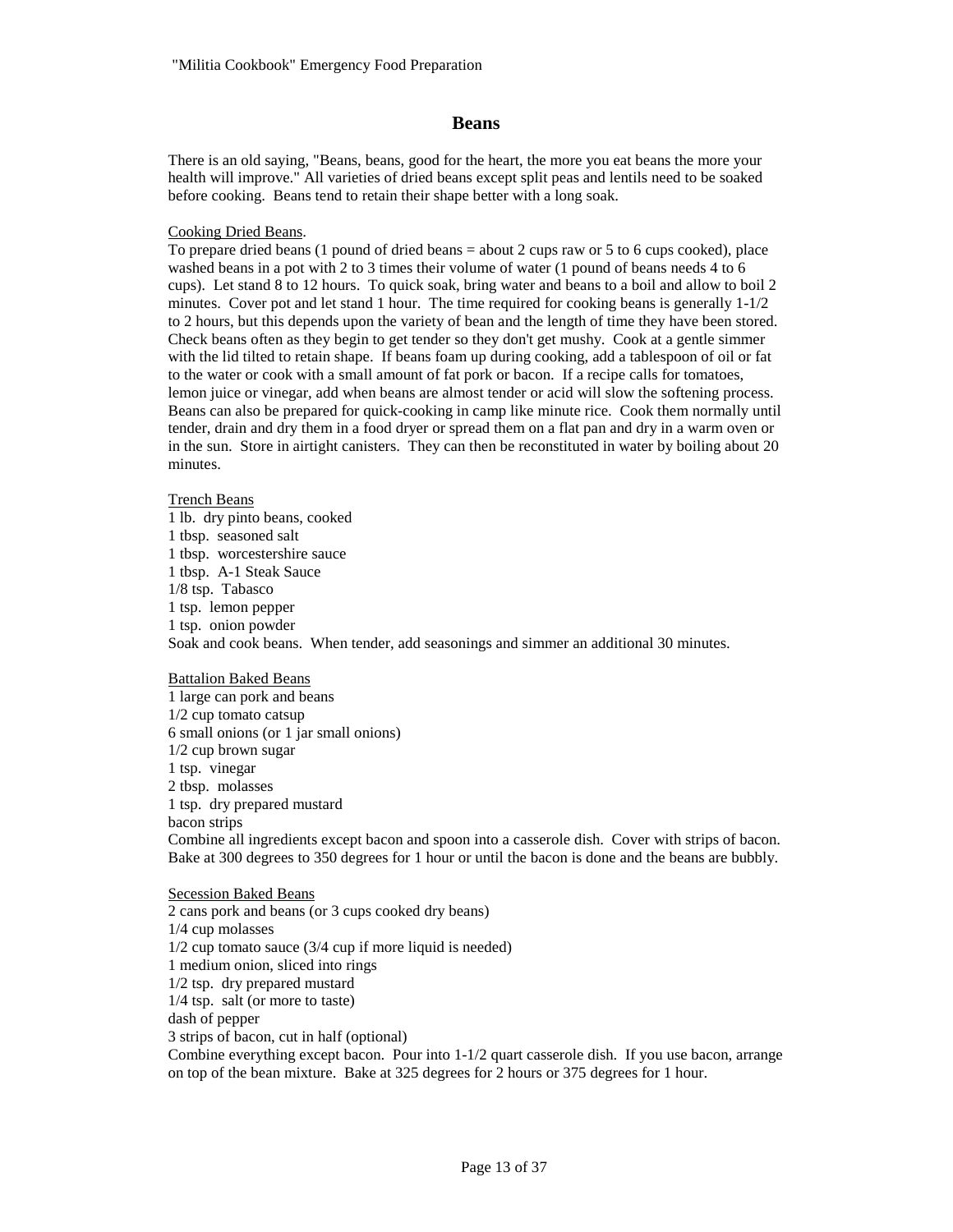"Militia Cookbook" Emergency Food Preparation

Baked Beans 6 cups cooked dry beans (2 cups raw) 1 small chopped onion 1/2 cup brown sugar 2 tbsp. molasses 1 tbsp. salt 1/2 tsp. dry prepared mustard 2 slices fat pork or bacon Place half the cooked beans in a bean pot place chopped onion on top. Add remaining beans. Mix brown sugar, molasses, salt and mustard and pour on top of beans. Lay fat pork or bacon on top and cover beans with hot water. Cover bean pot and bake in a slow oven (250 degrees) for 6 hours. Uncover last hour to brown.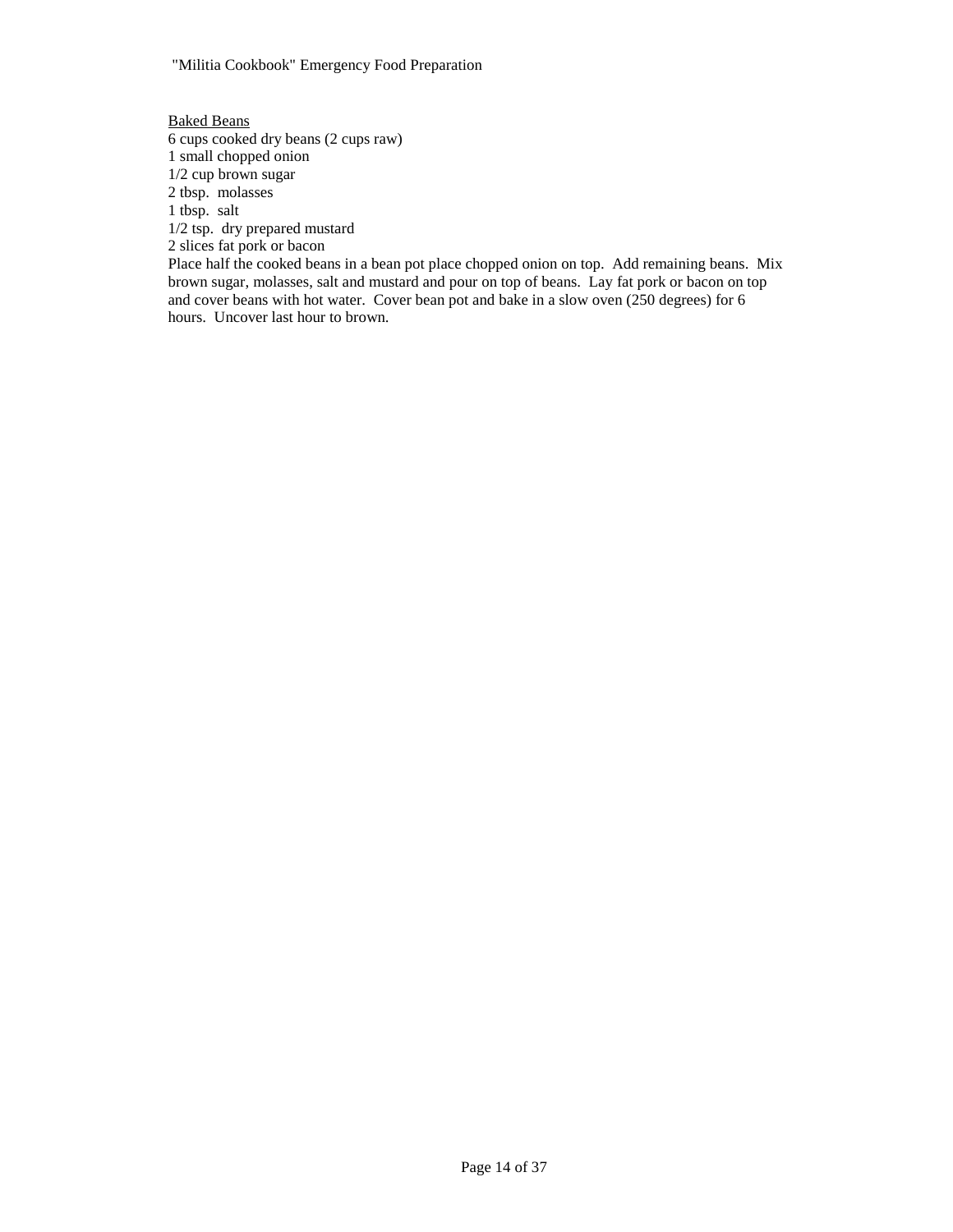### **Rice and Beans**

Like the cornbread and beans diet of the Confederacy or the fish and rice staple diet of the Orient, rice and beans combine incomplete proteins from two different foods to form complete proteins. The combination of rice and beans is a staple diet for much of the world's population. You can top the Carolina Red Rice recipe with cooked dried beans (seasoned to taste). Use the recipes for Hopping John (a colonial dish served on New Year's Day to insure good luck) as guidelines and substitute whatever type of beans you have available. Try adding canned chili and tomato sauce or salsa to cooked rice (or make your own chili with meat, tomato sauce and chili seasonings) and add it to any rice and bean mix (seasoned to taste with hot sauce).

### Cooking Rice

Instant or minute rice, while good for cooking in the field, won't store for long periods (without vacuum or nitrogen packing) since it has already been cooked and then dried. To prepare regular long grain white rice (1 cup uncooked rice  $=$  about 3 cups cooked rice), rinse lightly and drain the water. Add one cup of water and  $1/2$  to 1 tsp. salt (or meat stock or bouillon) for each cup of rice. Optionally, add one teaspoon of butter or oil for each cup of uncooked rice. Bring to a boil over high heat and allow to boil one minute. Cover pot, reduce heat and simmer for 20 minutes. Remove from heat and let stand for 10 minutes more. Don't open lid while cooking.

### Bean-Rice Casserole

3 cups water

1 cup uncooked rice

1/2 cup quick-cooking black beans (see previous section for instructions on preparing quickcooking beans or substitute cooked dried beans or a can of cooked beans)

1 tbsp. instant beef bouillon

3 tbsp. margarine

1/2 cup chopped dried apricots

1/2 cup chopped dried pineapple

Put all ingredients in a frying pan and mix. Cover and cook over medium heat for about 20 minutes. Don't stir while it's cooking because that will make the rice gummy. When the water has been absorbed, test rice for doneness. If it's still a little chewy, add a little more water and cook a few minutes more.

### Carolina Red Rice

1/4 lb. bacon 3/4 cup chopped onions 2 cups cooked rice 2 cups canned tomatoes (or reconstituted dried tomatoes) 1/2 tsp. salt 1/2 tsp. pepper 1/4 tsp. Tabasco sauce Cook bacon, remove from pan and crumble. Cook onions in bacon fat until tender. Add rice,

tomatoes, seasonings and crumbled bacon. Cook on low heat about 35 minutes, stirring well. Stir with fork several times while cooking. Check after 15 minutes and add water if needed.

# Hopping John

2 cups cooked black-eyed peas 2 cups cooked rice 1 chopped onion (optional) 2 tbsp. butter dash salt, pepper and hot sauce Blend and heat slowly about 30 minutes.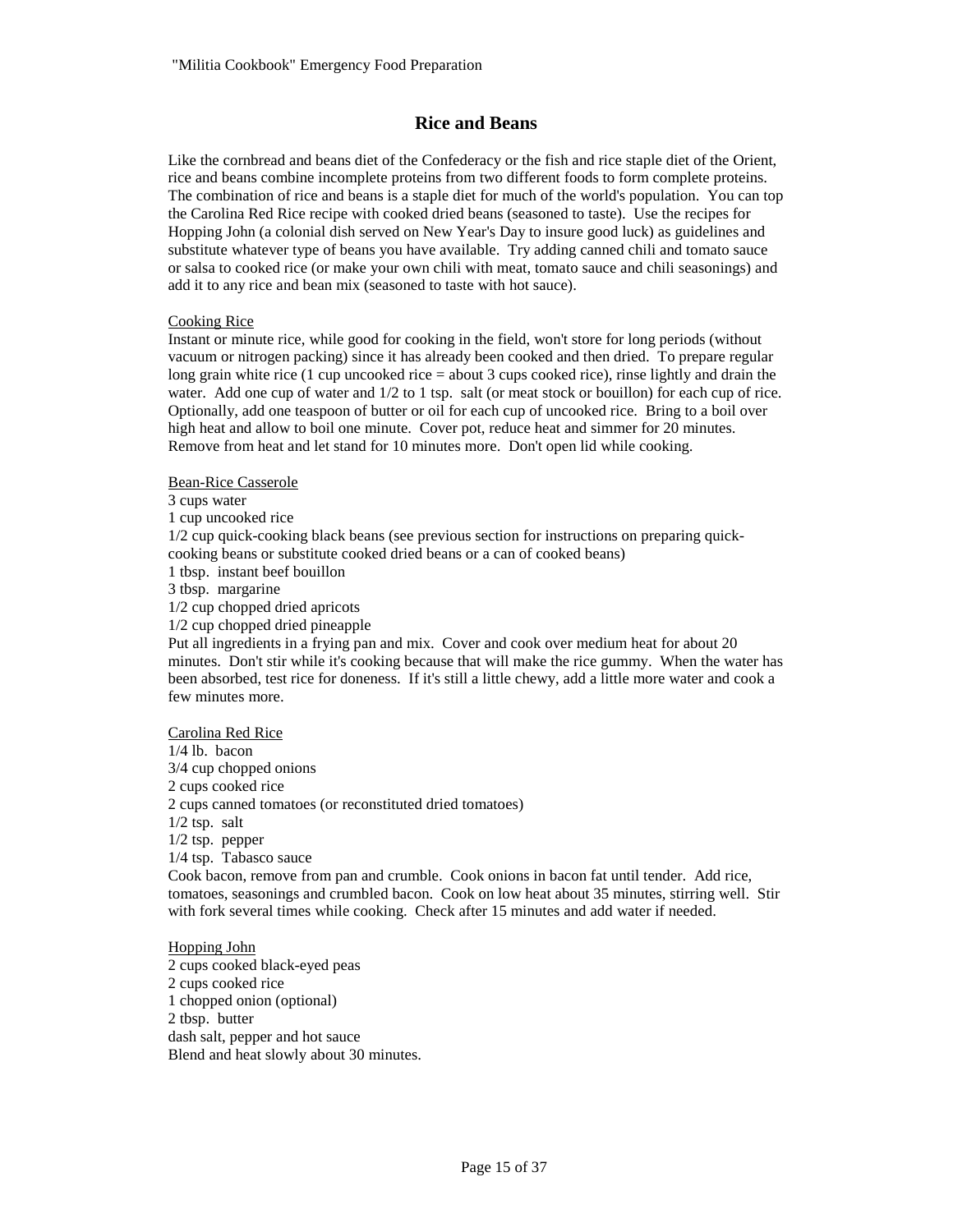Hopping John Soup 1 cup dry black-eyed peas ("southern caviar") 8 cups water 6 slices bacon 3/4 cup chopped onion 1 clove garlic, minced 1 cup regular rice 2 tsp. salt 1/4 tsp. pepper Rinse black-eyed peas. In a large saucepan add the peas and water, bring to a boil 2 minutes.

Remove from heat and let stand 1 hour. Drain, setting aside 6 cups of the cooking liquid. In heavy saucepan, cook the bacon, onion and garlic until the bacon is crisp and the onion is tender but not brown. Remove the bacon, drain on paper towels: crumble and set aside. Stir the blackeyed peas, raw rice, salt, pepper and reserved cooking liquid into mixture in saucepan. Bring to a boil, cover and reduce heat. Simmer 1 hour, stirring occasionally. Stir in crumbled bacon and it's ready to serve eight regular folks or two good ol' boys.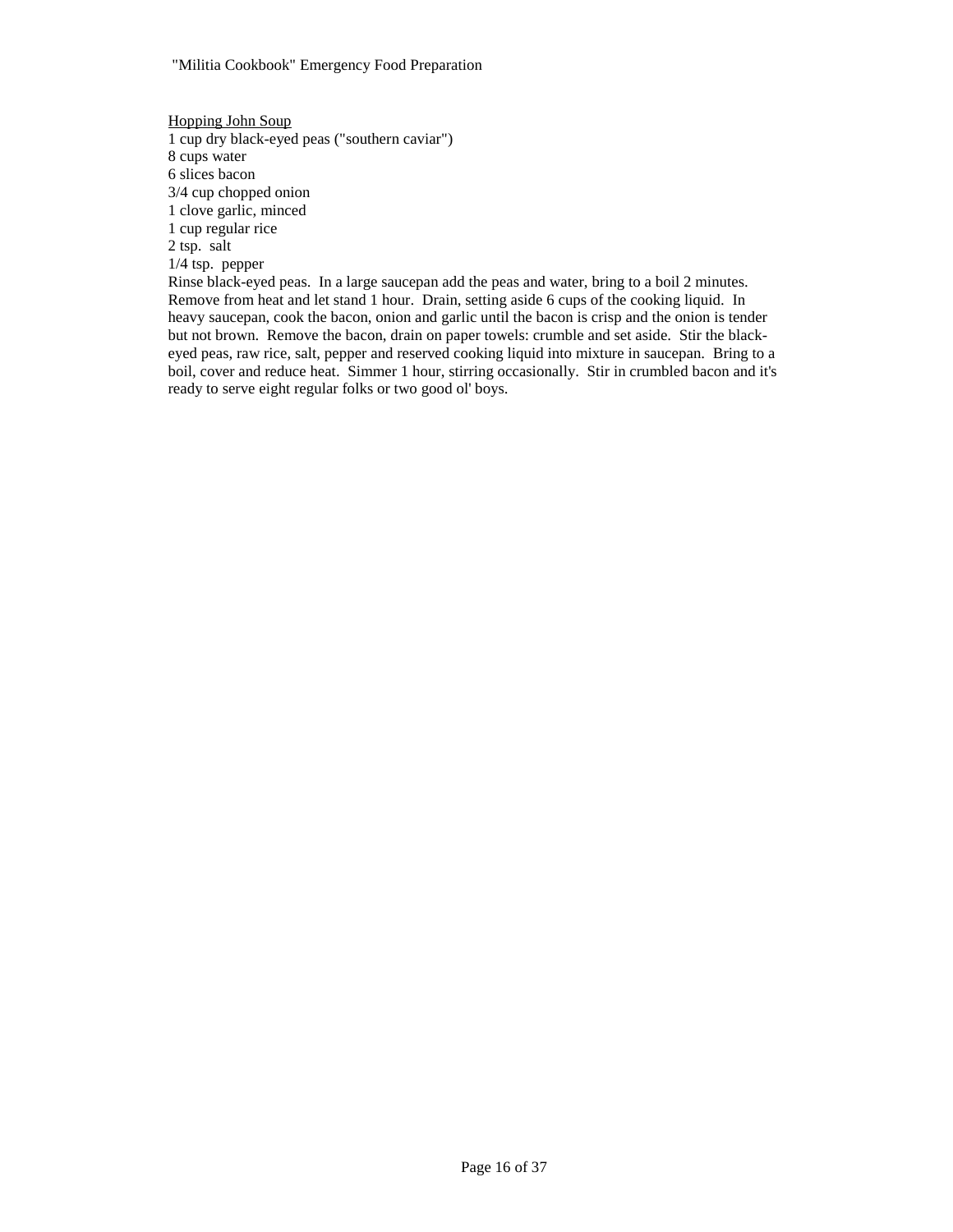# **Bread and Biscuits**

In case of a power outage, bread bakes just as well in a dutch oven with hot coals or charcoal briquets (cooking time should be roughly the same as in your home oven). If you don't do a lot of baking, you might want to invest in a set of no-stick air-bake insulated baking pans and cookie sheets, which will lessen the chance of burning your baked goods. Bread can be prepared from stockpiled staples and can be served with any meal. However, note that due to their oil content, items like wheat germ and whole wheat flour or other unprocessed flours will turn rancid without refrigeration (or freezing). It's best to store whole grains, get a hand cranked mill and grind your own flour. In the face of an expected long-term power outage, you will want to preserve or use up the perishables in your refrigerator. Baking bread is a good way to use your milk, eggs and butter (substitute melted butter in recipes that call for vegetable oil) before they spoil and will give you something to put your peanut butter and jelly on or sop up some gravy. To ease this task, you may want to keep a stock of Jiffy Muffin Mix on hand (rotate periodically by using and replacing). These mixes are easy to use and are very versatile. For example, the corn muffin mix package has instructions for preparing as muffins, cornbread, corn sticks and corn pancakes or waffles. Any Jiffy Muffin Mix can be extended using the following recipe:

Jiffy Muffin Mix Mini-Loaves

1 package Jiffy Muffin Mix (corn muffin, blueberry, apple-cinnamon, etc.)

In addition to the ingredients listed in package recipe (e.g. corn muffins call for 1 egg and 1/3 cup milk), also use:

1/3 cup wheat germ, bran or uncooked multigrain cereal

1 tbsp. brown sugar or molasses

1/4 tsp. salt

1/3 cup raisins or chopped dried fruit (or 1/4 cup each dried fruit & chopped nuts)

1/2 tsp. baking powder

1 tbsp. melted butter or vegetable oil

1 tbsp. milk

For corn muffin mix, preheat oven to 400 degrees (or temperature called for by other type muffin mix). Mix dry ingredients together. Beat remaining ingredients together in a separate bowl, then blend with dry mix. For maximum rise, let batter rest 3 or 4 minutes and then pour into two greased 3x5-1/2 inch mini-loaf pans (which will fit in a 10-inch dutch oven, by the way; set the pans on top of home-canning jar rings or pebbles placed in the bottom of the oven to let hot air circulate under the pans). Bake 15 to 20 minutes or until brown.

The following quick breads (no active dry yeast required) can also be prepared to use up your milk, eggs and butter before they spoil:

#### Logan Bread

6 eggs 3 cups flour (any mixture of whole wheat and rye) 3/4 cup wheat germ 1/4 cup brown sugar 1/2 cup powdered milk 1 cup oil 1/2 cup honey 1/4 cup molasses 1/4 cup sorghum syrup or maple syrup (any combination of these four sweeteners totaling one cup works fine) 1/2 cup shelled walnuts or pecans 1 cup dried fruit (raisins, dates, apricots, peaches, etc.) Beat all the ingredients together in a large bowl. Pat down into two greased 9x5-inch loaf pans. Bake at 275 degrees for two hours, or until a tester comes out clean. The bread will be very

heavy, dense and chewy; each loaf weighs 24 ounces. Logan bread tastes good on the trail, is high in calories and is almost impervious to spoilage.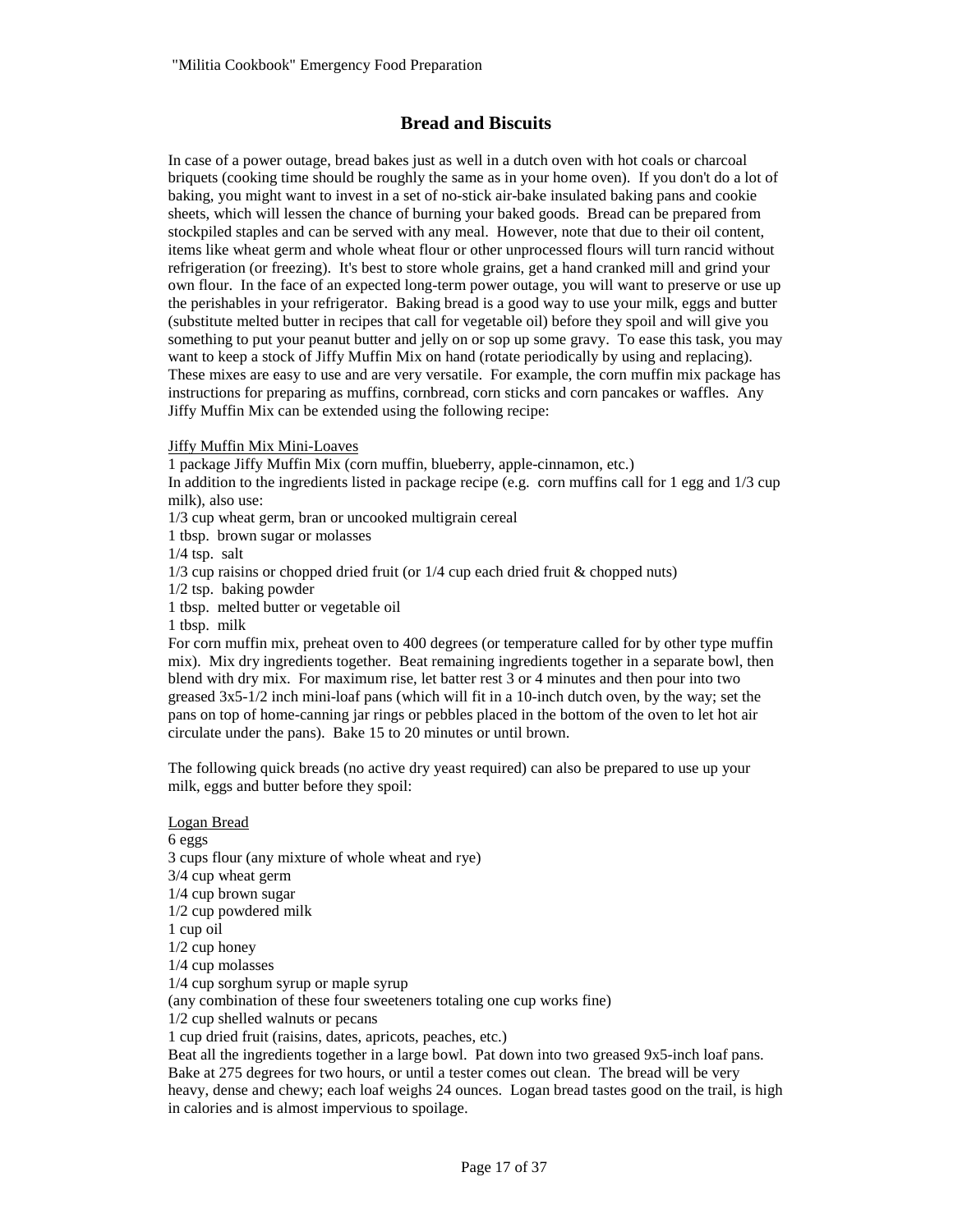Pioneer Bread 1/2 cup butter or margarine 1/2 cup honey 3 eggs 1 cup buttermilk (or sour milk: 1 tbsp. vinegar, 1/3 cup powdered milk, water to make 1 cup, let set 5 minutes) 2 cups whole wheat flour 2 cups unbleached white flour 1 tsp. baking soda 1 tsp. salt 1 cup raisins 2 tbsp. caraway seeds Combine butter, honey, and eggs in a bowl and add buttermilk. Separately, combine flours and baking soda and add salt, raisins, and caraway seeds. Combine both bowls. Place in a greased 9x5-inch loaf pan. Bake at 375 degrees for 50 to 60 minutes or until a tester comes out clean.

### Molasses Graham Bread

1/4 cup sugar 2 cups flour 2 tsp. baking soda 2 tsp. salt 1 tsp. baking powder 1-3/4 cups graham flour (or whole wheat flour) 1/3 cup butter 2 eggs, beaten 1-3/4 cups sour milk or buttermilk 3/4 cup molasses

Mix together dry ingredients, then cut in the butter. Work with fingertips until mixture resembles coarse cornmeal. Blend eggs, milk and molasses. Pour into dry mixture and stir just enough to blend. Pour into two greased and floured loaf pans. Bake at 350 degrees for about 40 minutes.

Irish Soda Bread 3 cups all-purpose flour 1/2 cup sugar 1 tbsp. baking powder 1 tsp. baking soda 1-1/2 cups dried currants or raisins 1-3/4 cups buttermilk 2 large eggs 3 tbsp. melted butter or margarine 1/2 tsp. vanilla

Mix flour, sugar, baking powder, baking soda and currants in a large bowl. In a small bowl, beat buttermilk, eggs, 2 tablespoons of the butter and vanilla until blended. Add egg mixture to flour mixture and stir until evenly moistened. Spread batter in a greased 10-inch oven-proof frying pan. Drizzle with remaining 1 tablespoon butter. Bake at 350 degrees until bread is browned and pulls away from sides of pan (about 45 minutes). Let cool in pan on a rack for 10 minutes.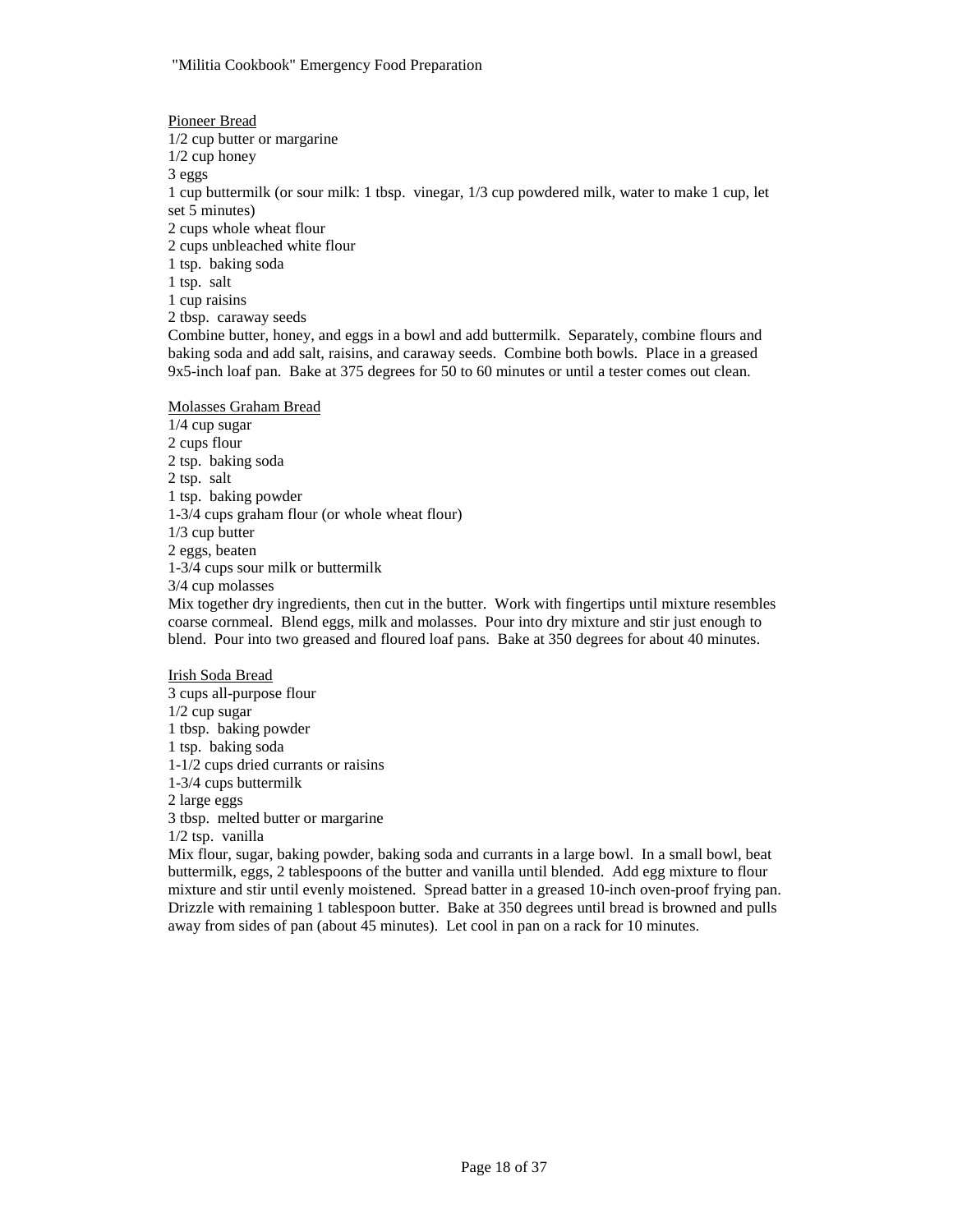Nut Bread 3 tbsp. butter 1 cup sugar 2 eggs 2-1/2 cups flour 3 tsp. baking powder 1 tsp. salt 1 cup milk 1 cup chopped nuts 1 tsp. vanilla Cream together butter and sugar. Add eggs and beat real good. Sift together dry ingredients and add to butter mixture alternately with the milk. Mix in nuts and vanilla. Pour batter into greased loaf pan and let rise for 30 minutes. Bake at 350 degrees for 30 minutes. Date Nut Bread

1 cup chopped dates 1 cup sugar 2 tbsp. shortening 1 cup boiling water 2-1/4 cups all-purpose flour 1 tsp. baking soda 1 tsp. salt 1 tsp. baking powder 1 cup chopped nuts 1 egg Preheat oven to 375 degrees. Put dates, sugar and shortening into a bowl. Pour boiling water over mixture and cool. Sift flour with soda, salt and baking powder. Mix with dates. Add nuts and

mix real good. Add egg last, mix thoroughly and pour into a greased loaf pan. Bake 1 hour.

Whole Wheat Beer Biscuits 2 cups all-purpose flour 1 cup whole wheat flour 2 tbsp. sugar 4-1/2 tsp. baking powder 1 tsp. salt 3/4 tsp. cream of tartar 3/4 cup (1/4 lb. plus 1/4 cup) cold butter or margarine, cut into pieces 1 large egg, lightly beaten 1 cup beer

Mix all-purpose flour, whole wheat flour, sugar, baking powder, salt and cream of tartar in a large bowl. With a pastry blender or 2 knives, cut in butter until mixture resembles coarse crumbs. Add egg and beer. Stir with a fork just until dough holds together. Turn dough out onto a well floured board and knead briefly until smooth (2 or 3 turns). Pat dough 1-inch thick. Using a floured 2-1/2 to 2-3/4 inch round cookie cutter, cut out biscuits. Gently pat scraps together and cut out remaining biscuits. Arrange biscuits slightly apart on a large greased baking sheet. Bake at 425 degrees until browned (18 to 20 minutes). Transfer biscuits to a rack. Makes 8 or 9 biscuits.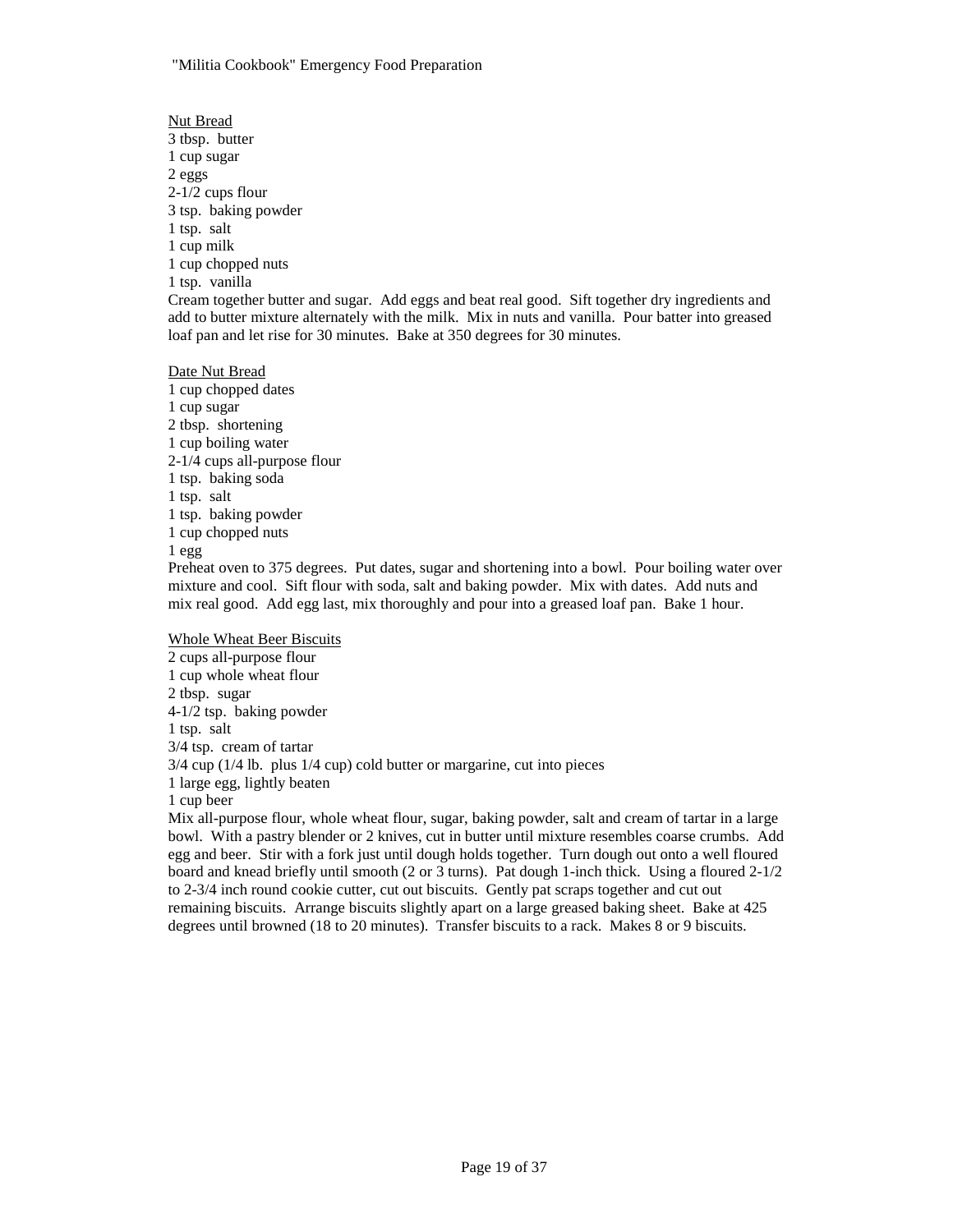"Militia Cookbook" Emergency Food Preparation

Carolina Choice Rice (or Grits) Loaf (or Muffins) 2 cups cooked brown rice (or 2 cups cooked hominy grits) 1-1/4 cup sour milk 1/4 cup vegetable oil 1 egg, beaten 1 tsp. baking soda, dissolved in 1 tbsp. of water 2 cups whole wheat, unbleached or all-purpose flour  $1/2$  tsp. salt 1 to 2 tbsp. sugar Combine the rice or grits, sour milk, oil, egg and soda in water. In a separate bowl, mix the remaining 3 ingredients. Stir together the two mixtures. Spoon into a greased 9x5-inch loaf pan or into greased muffin tins. Bake at 375 degrees. For the loaf bread, bake 50-60 minutes. For muffins, bake 15 to 20 minutes. Test with a toothpick or broom straw. Insert near the center; if it comes out unsticky, the bread is baked.

Charleston Rice Muffins 2 cups flour 2 tsp. baking powder  $1/2$  tsp. salt 1/4 tsp. freshly ground pepper 1 cup cold cooked rice 2 eggs, beaten 1 cup milk 1/4 cup butter, melted Combine dry ingredients. Add rice and liquid ingredients. Mix. Spoon into greased muffin tins. Bake at 400 degrees for around 20 minutes. Makes 12 muffins.

In case of a long-term survival situation, the following bread and biscuit recipes don't require eggs or yeast and can be prepared with foodstuffs which will keep on a pantry shelf without refrigeration (except whole wheat flour which you should grind as needed):

South Boston Brown Bread 1 cup rye flour 1 cup yellow cornmeal 1 cup whole wheat flour 2 tbsp. plain white flour 2 tsp. baking soda 3/4 tsp. salt 3/4 cup raisins 2 cups buttermilk or sour milk (to sour milk, put 2 tbsp. lemon juice or vinegar in a pint container, add milk to make 2 cups, stir and let sit a few minutes until clabbered) 3/4 cup molasses Sift dry ingredients together. Add raisins. Stir. Mix buttermilk with molasses and pour into dry

mixture. Blend well and pour into greased 9x5-inch loaf pan (do not use 8x4-inch pan unless you enjoy cleaning your oven). Bake at 350 degrees for about 45 minutes. (Note: This bread is named after South Boston in Halifax County, Virginia, CSA.)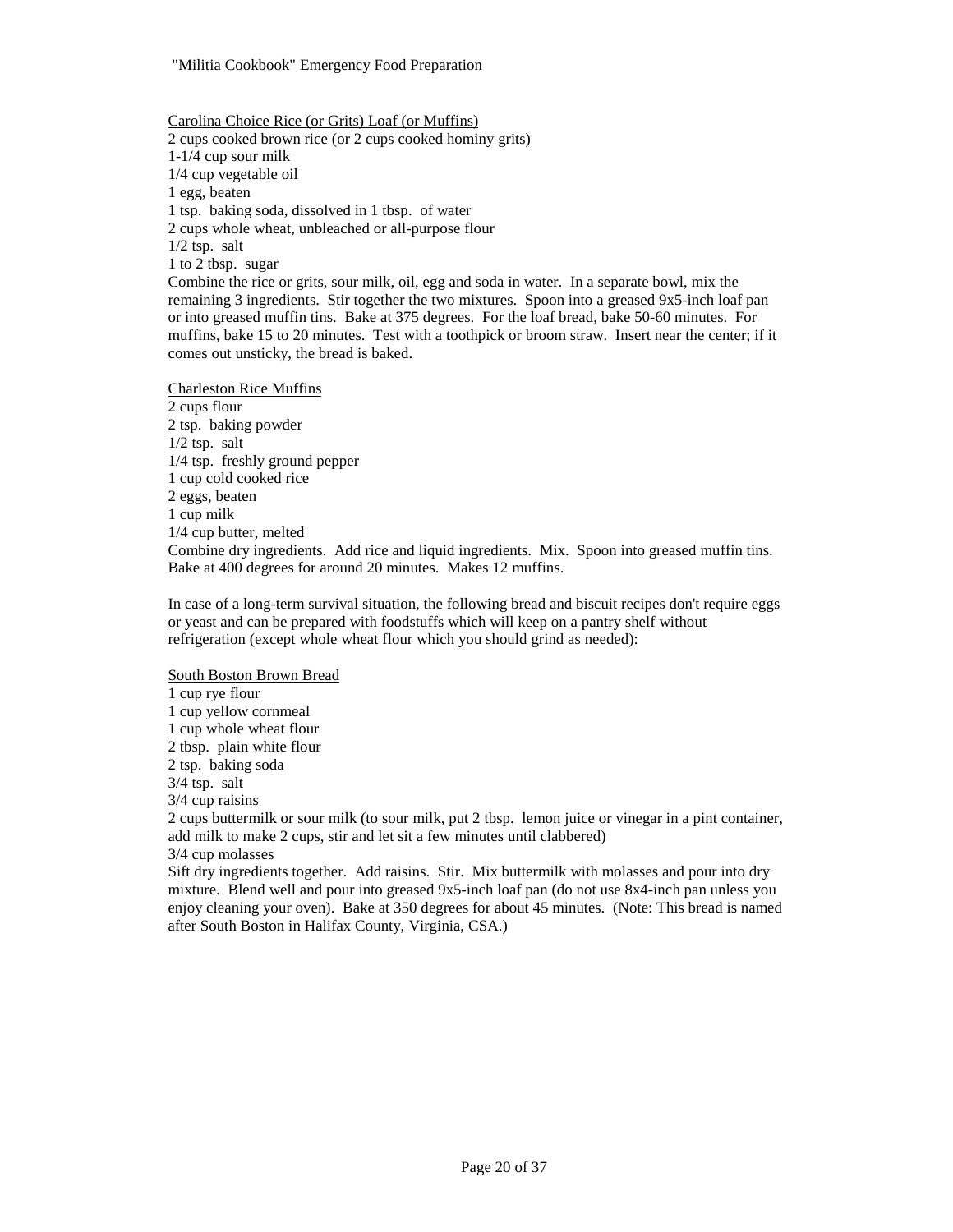Old-Fashioned Brown Bread 2 cups graham or whole wheat flour 1 cup all-purpose flour 1 tsp. baking soda 1/2 tsp. salt 1 cup dark molasses 1 cup buttermilk 1/2 cup low-fat milk Mix graham flour, all-purpose flour, baking soda and salt in a medium size bowl. In a large bowl, combine molasses, buttermilk and low-fat milk; stir until blended. Add flour mixture to milk mixture; stir until well blended. Pour batter into a greased 9x5-inch loaf pan. Bake at 325 degrees until bread begins to pull away from sides of pan and a skewer inserted in center comes out clean (1 to 1-1/4 hours). Let cool in pan on a rack for 10 minutes, then turn out onto rack and let cool completely.

Master Biscuit Mix 4 cups whole wheat flour 4 cups unbleached or all-purpose flour 1/3 cup baking powder 1 tbsp. salt Mix all ingredients (store in refrigerator or freezer for later use, if desired). To prepare, take 1-1/2 cups of master biscuit mix and add 3/4 cup milk and 2 tablespoons vegetable oil. Mix. With a large spoon, drop mounds of batter on baking sheet or cast iron skillet. Bake at 425 degrees for about 15 minutes or until the tops are brown.

Cabin Buttermilk Biscuits

2 cups flour 2 tsp. baking powder 1/4 tsp. baking soda 1 tsp. salt 1 cup buttermilk (about) 2 tbsp. lard or shortening Sift dry ingredients together and blend with lard or shortening. Add buttermilk, about one cup to make soft dough. Roll on a floured board until 1/4 to 1/2 inch thick and cut with drinking glass or biscuit cutter. Place on baking sheet and bake in 350 degrees oven about 10 minutes or until brown.

Mammy's Baking Powder Biscuits

2 cups flour 4 tsp. baking powder 1/4 tsp. salt 2 tbsp. shortening 1/2 cup milk Sift dry ingredients together. Work in shortening with fingertips. Add milk slowly, stirring the batter until smooth. Roll on a floured board until 1/2-inch thick and cut. Place on a baking sheet and bake in a hot (450 degrees) oven for 15 minutes.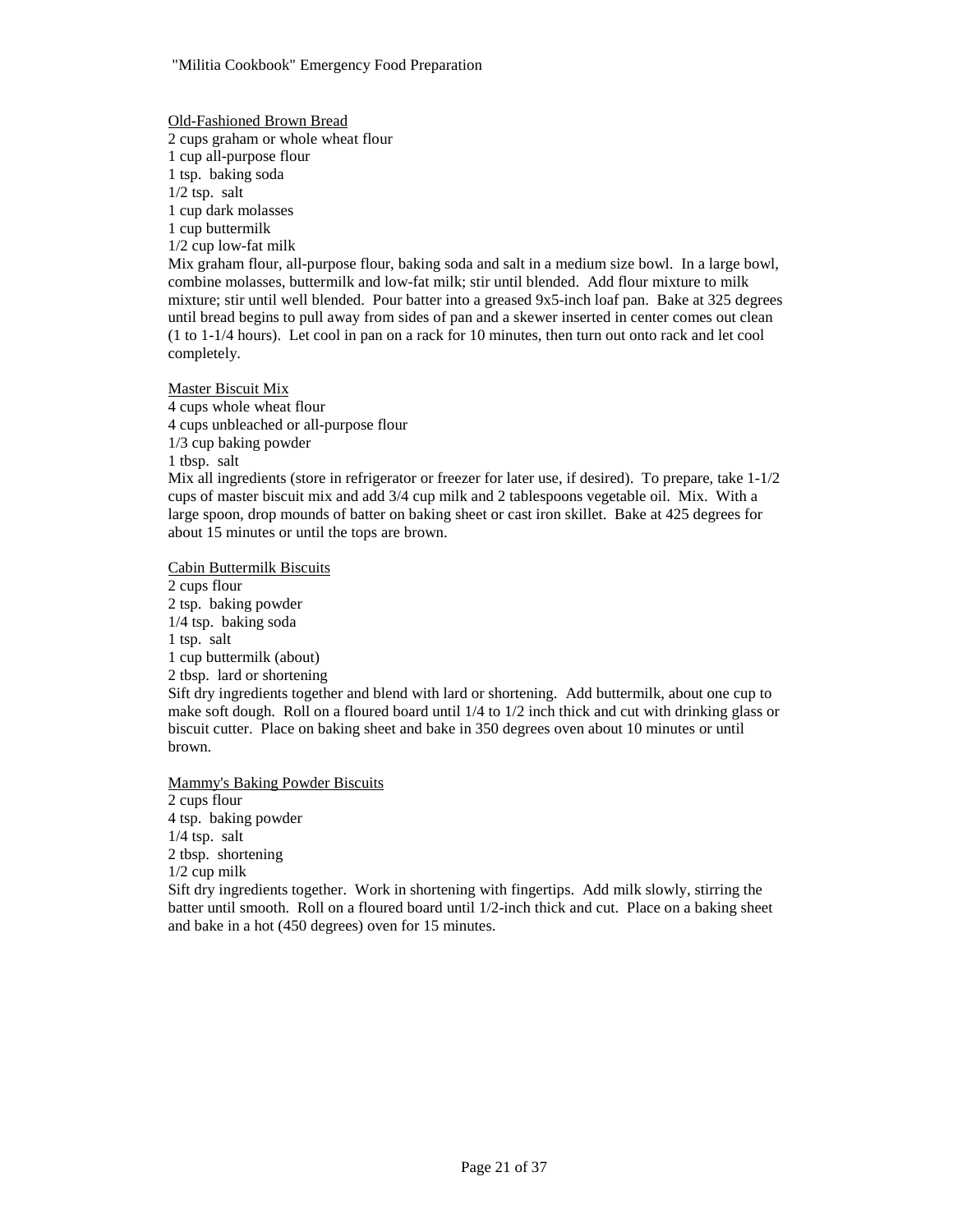Rebel Yell Whole Wheat Biscuits

2 cups whole wheat flour

2 cups unbleached or plain white flour

 $1-1/2$  tsp. salt 8 tsp. baking powder

1/2 cup vegetable oil

1-1/2 cups milk (or more)

Mix dry ingredients. Combine oil and milk. Stir the liquid into the dry mixture quickly. On greased baking sheets, make mounds of dough using a large spoon, leaving enough space to allow for expansion. Bake at 425 degrees for about 12 minutes.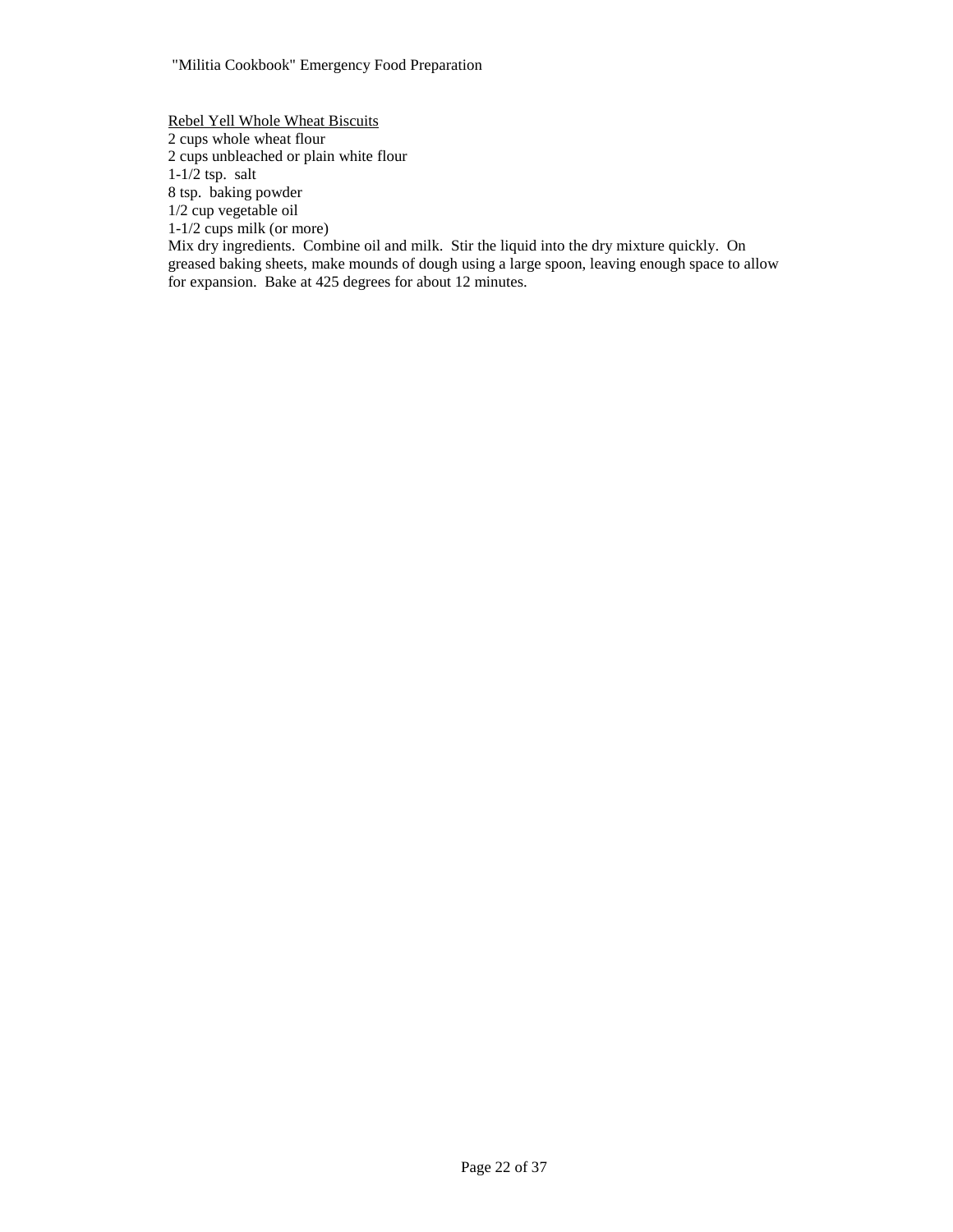# **Casseroles, Soups, Stews and Dumplings**

Much colonial cooking consisted of meals that simmered for hours in cast iron kettles over the fireplace. One-pot meals in a dutch oven or iron kettle over a fire are still a practical method for preparing a lot of food with minimum effort. For casseroles the ingredients are mixed together in the cooking vessel and then baked. For soups and stews on the stove top or over the fire, the meat goes in first and vegetables are added towards the end of the cooking time. If unexpected guests show up, an extra potato can be quartered and dropped in the stew pot. If meat is in short supply for your stew, you can substitute bouillon cubes and a little butter or vegetable oil and add potatoes or dumplings. Dumplings can be quickly prepared to stretch a meal by adding biscuit dough in small lumps or strips and steaming in the covered pot for 10 to 15 minutes (either use a biscuit recipe from the previous section or try one of the dumpling recipes below).

### Whole Wheat Biscuit Mix for Dumplings

1 cup white flour 1 cup whole wheat flour 2 tsp. baking powder 1 tsp. salt 2 tbsp. shortening or oil 1/4 cup powdered milk Combine at home and store in a zip-lock bag or Nalgene bottle. In camp, add 3 tablespoons water per 1/2 cup biscuit mix and mix well. Spoon into boiling stew or soup. Simmer 10 minutes uncovered and 10 minutes covered.

Cornmeal Dumplings

1 cup cornmeal 1/4 tsp. black pepper ham stock Mix cornmeal and pepper. While ham stock is boiling, pour some over meal mixture and stir into dough. Make stiff enough to form balls the size of an egg and drop in briskly boiling stock. Reduce heat and simmer 20 minutes.

Dumplings 4 cups flour 1/3 cup lard or other shortening 1-1/2 to 2 cups water

Mix together flour and lard. Add water and mix thoroughly. Toss dough on a floured surface until coated with flour. Divide into 4 balls and roll dough out 1 ball at a time to about 1/4-inch or thinner. Cut in strips and cut strips into 2-inch pieces. Add a few pieces at a time to boiling broth. Cook uncovered, making sure that each dumpling is under the liquid part of the time. cook about 5 to 10 minutes. Makes 4 to 5 large servings. (Note: If using self rising flour, make sure to use hot water so dough will rise before cooking.)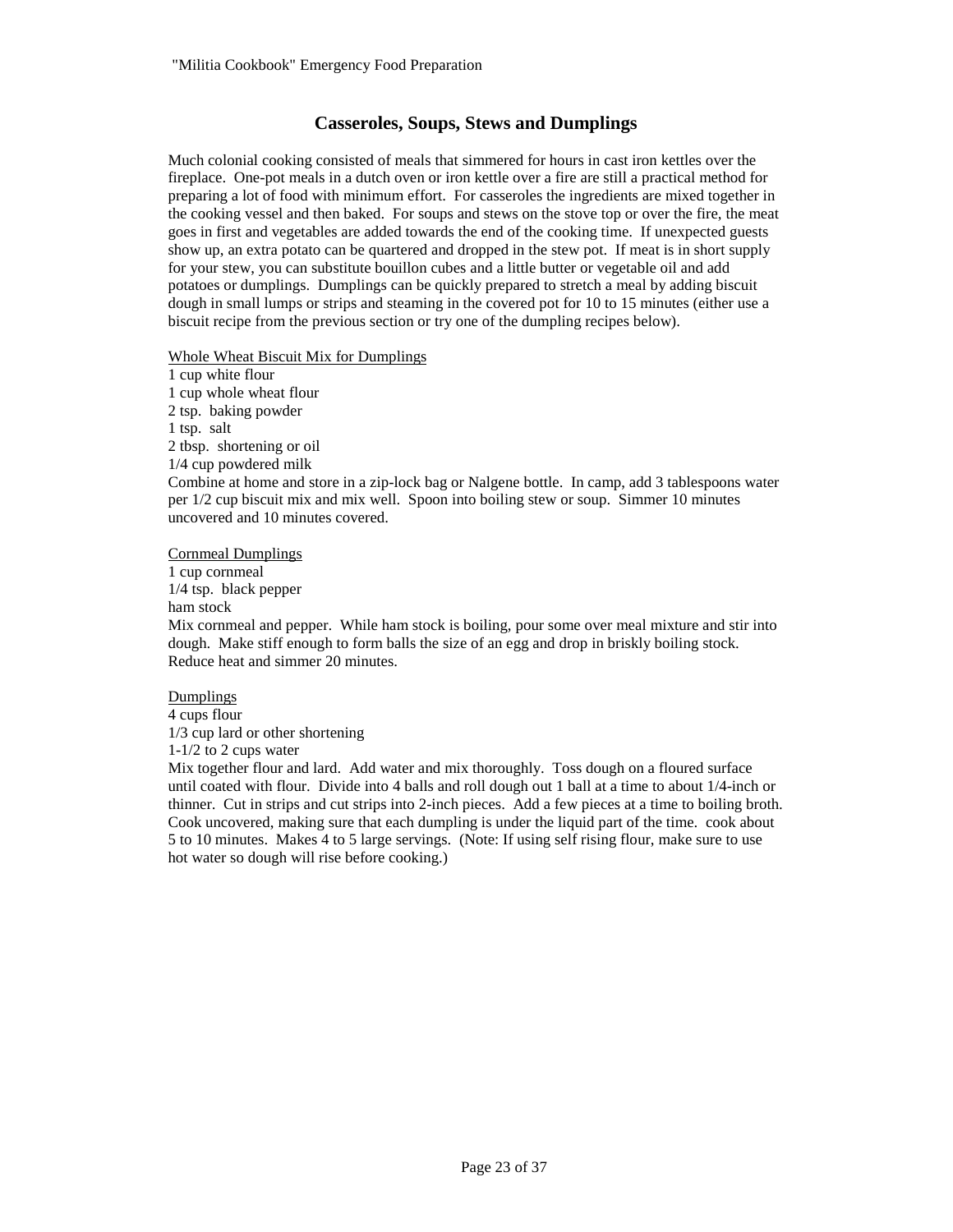Beef Stew with Dumplings 1-1/2 pounds rump roast 1/4 cup flour 1-1/2 tsp. salt 1/4 tsp. pepper 1 small onion 1/3 cup cubed carrots 1/3 cup cubed turnips 4 cups potatoes, quartered Wipe meat off, remove from the bone, cut in 1-1/2 inch cubes. Mix flour with salt and pepper and cover meat with mixture. Heat some fat from meat in a frying pan. Add meat and brown. Put meat with browned fat in stew kettle, add boiling water to cover. Simmer until tender, about 3 hours. Add carrots and turnips for last hour of cooking. Add potatoes 20 minutes and dumplings 15 minutes before serving. Use one of the dumpling recipes above.

Chicken and Dumplings 1 stewing hen 3 cups flour 1 egg 1 heaping tablespoon shortening 1 tsp. salt 1/2 cup cold water Cut chicken for stewing. Barely cover with water and cook until tender for about 2 to 3 hours. Remove chicken from stock and remove bones. Put flour in mixing bowl. In center of flour put egg, shortening and salt. Gradually add cold water. Work plenty of flour into dough. Roll thin and cut in 2x3-inch strips. When dumplings are added to broth, lower heat and simmer about 12 to 15 minutes. Place the chicken back in the stew. A little butter may be added if chicken is lacking in fat.

Chicken Pot Pie

3 to 4 cups cooked chopped chicken 1 16-ounce can mixed vegetables, drained 1 can cream of chicken soup 1 cup chicken broth 1 cup self-rising flour (if using ordinary flour, add 1 tsp. baking powder and 1/2 tsp. salt) 1 tsp. baking powder 1 cup milk 1/2 stick (1/4 cup) margarine, melted Place chicken in a large casserole dish and add vegetables, soup and broth. Mix together, in a

separate bowl, the next 4 ingredients for the topping. Pour the topping mixture over the chicken. Bake at 425 degrees for about 45 minutes or until the crust is golden brown.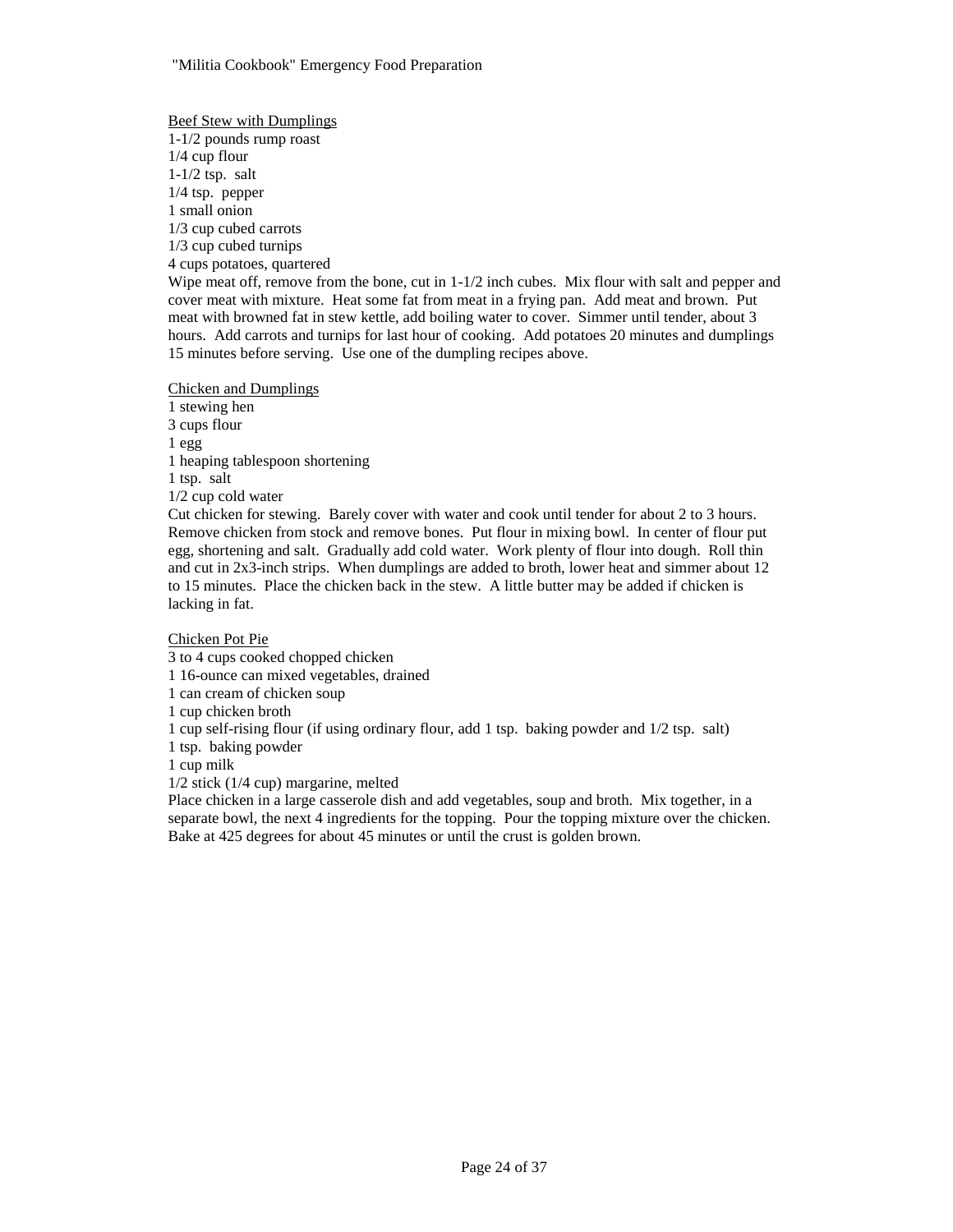Meat Loaf with Cornbread Topping meat loaf ingredients: 1-1/2 pounds ground chuck 1 pound ground pork breakfast sausage 1-1/2 cups cooked rice 1 tsp. salt 1/2 tsp. pepper topping ingredients: 1 cup flour 1 tsp. baking powder 1/2 tsp. salt 1/4 tsp. sage 1 tsp. shortening 3/4 cup milk 1/2 cup cornmeal 2 tsp. sugar 1/8 tsp. pepper 1/4 tsp. thyme 3 eggs, beaten

Preheat oven to 350 degrees. Mix meat loaf ingredients together and lightly press into a 9x5-inch loaf pan. The top of the meat loaf should be flat to make an even surface for the topping. In a mixing bowl, combine the dry topping ingredients and cut in shortening. Add eggs and milk and blend well. Spread topping evenly on top of meat loaf. Bake at 350 degrees for 60 minutes.

Beef Stew and Lima Beans

3/4 cup dried lima beans

1 pound boneless chuck stew beef, cut in pieces

1 bunch carrots

salt, pepper and celery salt

Soak beans overnight, drain. Add meat and cook 1-1/2 hours in boiling water. Add carrots and cook until tender. Season with salt, pepper and celery salt. Serve with tomato sauce.

### Beef Stew

1-1/2 pounds boneless stew beef 3 tbsp. bacon fat or shortening 1-3/4 tsp. salt a few dashes of pepper 1 onion the size of a large egg, peeled 1/3 cup water, and more as needed 5 carrots (6 inch long) 5 potatoes (medium size)

Wipe meat with a damp cloth and cut into 1-1/2 inch cubes. Heat fat until sizzling in a heavy 3 quart saucepan or dutch oven. Add meat, turning it often until a fine rich brown. Add thickly sliced onion to meat the last five minutes of browning. When brown, sprinkle with 1 teaspoon salt and pepper. Add water, cover, heat to boiling, reduce heat and simmer until meat is almost done, from 1-1/2 to 2 hours. After simmering 1 hour, if more water is needed, stir in 1/4 cup at a time. A half-hour before serving time, add scraped and washed carrots cut into 2-inch lengths and pared halved potatoes. Sprinkle with remaining 3/4 teaspoon salt. Cover and cook until vegetables are just done. There should be enough liquid in pot to almost cover meat and vegetables. To make gravy, mix 1/3 cup water and 1 tablespoon flour. Blend until smooth. Push meat and vegetables to one side and pour flour mixture, while stirring, in a stream into broth. Cook and stir 2 to 3 minutes longer until thickened and smooth.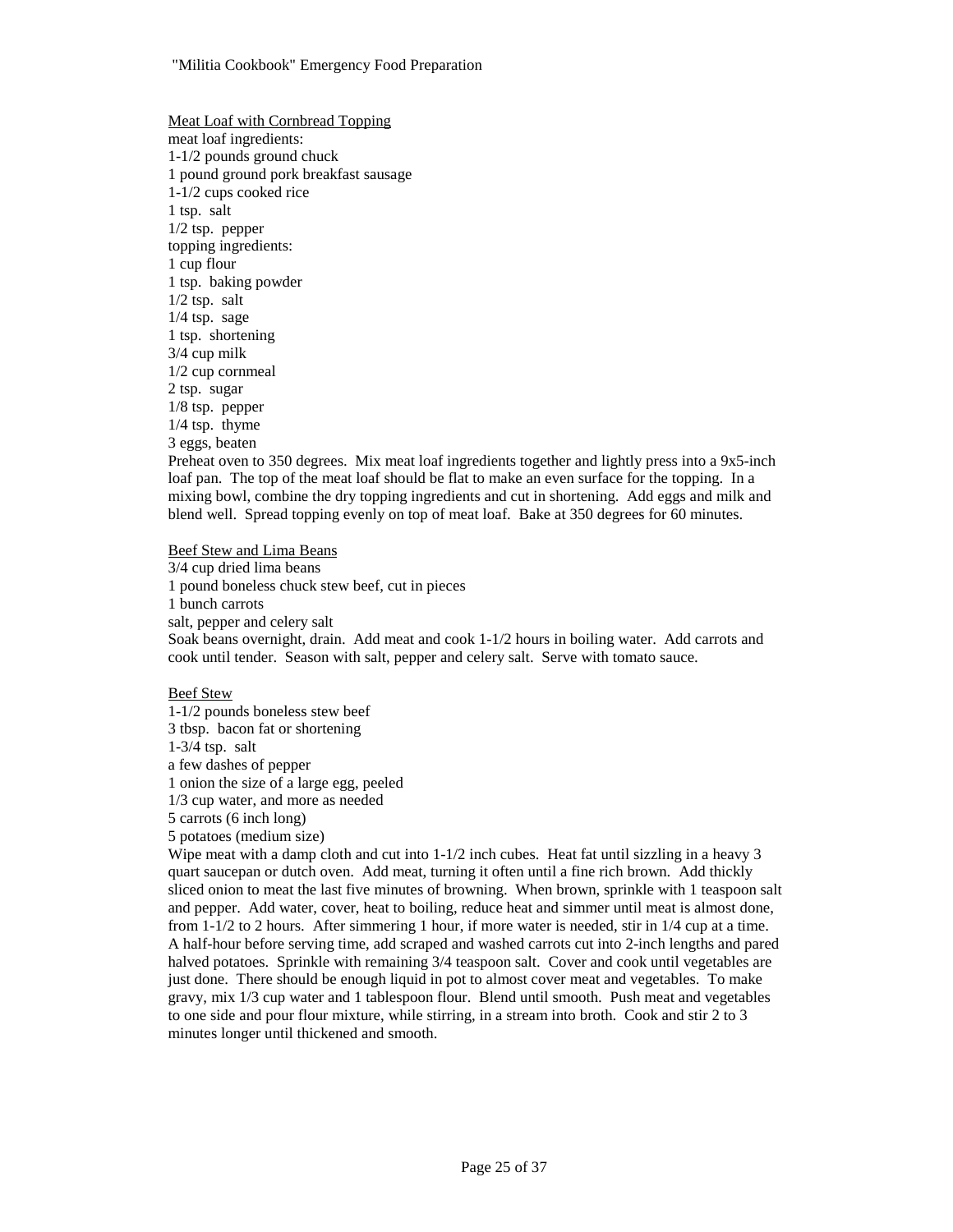Carolina Beef Stew 1 pound boneless beef cubes 2 tbsp. fat 1 onion, chopped 2 tbsp. catsup 3 cups beef bouillon 1 cup diced tomatoes 1 tsp. salt and pepper 2 cups diced raw potatoes 2 cups sliced carrots 6 small onions (whole) Brown beef in fat. Add chopped onion, catsup, bouillon, tomatoes, salt and pepper. Cover and simmer about 1-1/2 hours until meat is tender. Add potatoes, carrots and whole onions, barely cover with water. Cover and simmer until vegetables are cooked (about a half hour).

Brunswick Stew 1 large chicken 1 rabbit 2 bay leaves, crumbled 5 peppercorns 3 sprigs parsley 1 stalk celery, cut up 3 potatoes, cut up 2 large onions, sliced piece of salt pork 2 cups fresh corn, cut from cob 2 cups large lima beans 6 tomatoes, quartered salt and pepper 1 tbsp. sugar 1/2 tsp. oregano 1/2 tsp. thyme 1/2 tsp. savory

Cut salt pork in small pieces and brown slowly in large skillet. Remove salt pork and save. Cut rabbit into serving pieces, dredge in seasoned flour and brown in salt pork fat. Place chicken in large pot, place rabbit on top of chicken. Add salt pork, beans, onions and celery. Cover with boiling water, cover tightly and simmer 2 hours. Add other ingredients except tomatoes. Cook until vegetables are just tender. Mix a little flour and water and add to stew. Add tomatoes and cook 5 minutes. Correct seasoning and serve.

#### Brunswick Stew

2 pounds beef or veal cubes 1 large chicken 2 cups diced raw potatoes 4 cups cut corn 1 cup chopped onions 3 cups fresh lima beans (or cooked dry lima beans) 4 cups canned tomatoes 1 tbsp. salt (to taste) 2 tbsp. hot sauce 2 tsp. red pepper Place beef or veal and chicken in large pot, cover with water, bring to boil, reduce heat and

simmer over medium-low heat until tender. Remove meat from bones. Skim fat from liquid. Return meat to broth. Add other ingredients. Simmer slowly for several hours to blend flavors and thicken. Serve hot.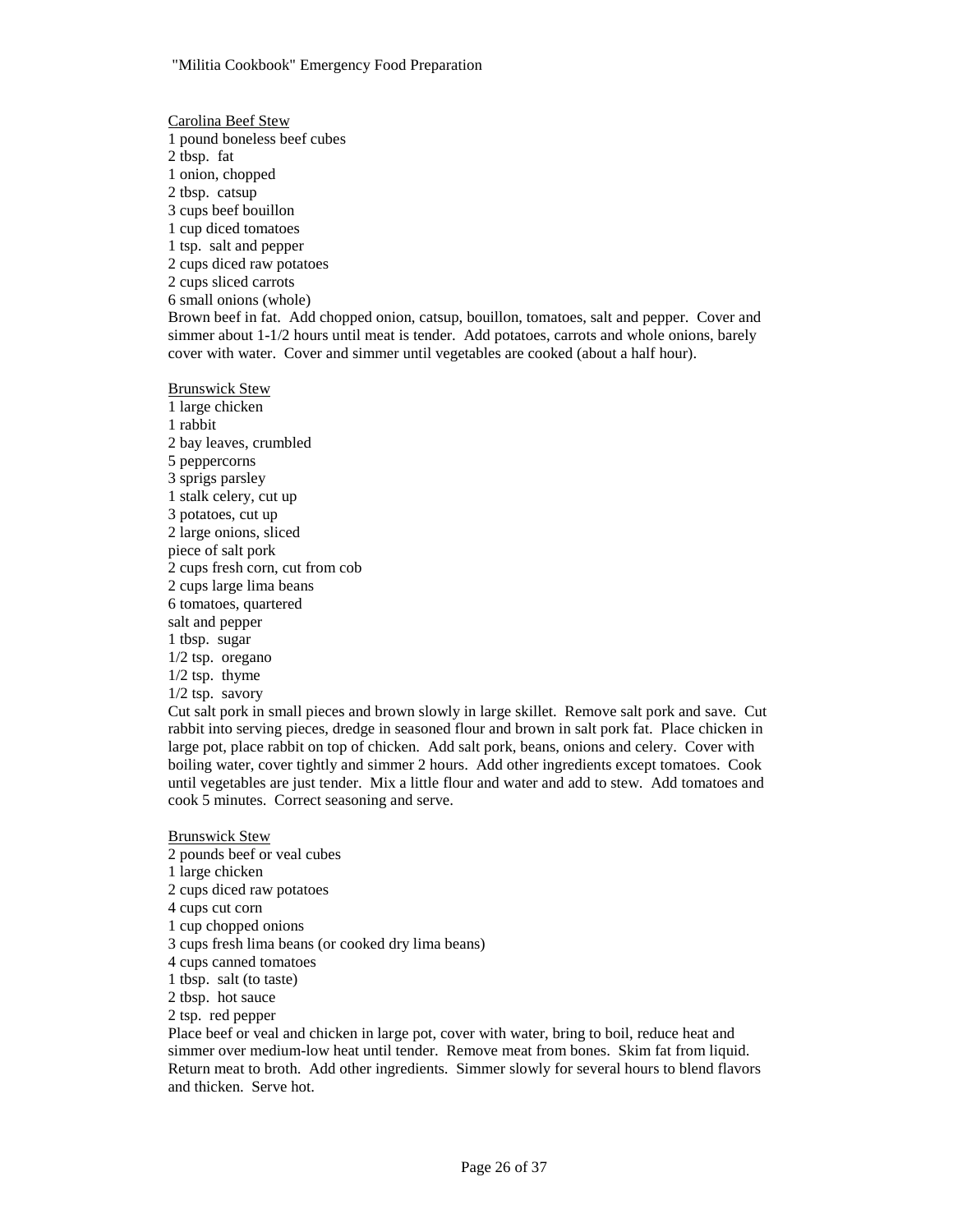Company Brunswick Stew

2 fat hens, cut up

6 28-ounce cans of tomatoes 5 pounds of onions, chopped

10 pounds of potatoes, cubed

4 10-ounce packages frozen lima beans

4 17-ounce cans cream style corn

3 10-ounce packages frozen cut okra

4 red pepper pods

2 20-ounce cans tomato puree

1 5-ounce bottle worcestershire sauce

1 pound butter (no substitute)

Cook hens in plenty of water over medium-low heat until they are tender enough to fall from bones. Remove chicken and let cool. Add tomatoes and onions to broth and cook 1 to 1-1/2 hours. Meanwhile, remove meat from bones and return to broth. Add potatoes, lima beans, corn, okra and pepper pods. Reduce heat and cook 1 hour longer, stirring occasionally. Add tomato puree, worcestershire sauce and butter. Simmer about another half hour. Serves 35 to 40.

Pea Soup

1/2 tsp. salt 1/8 tsp. pepper 2 tbsp. butter celery salt parsley 3 cups chicken stock 2 cups cooked green peas 1 cup cold water 1/2 onion 1 cup milk Set aside one third of peas. Add remainder to water, chicken stock and seasoning and let simmer

for 30 minutes. Press through sieve. Add butter. Let boil for a few minutes then add milk and remaining peas which have been heated.

### Split Pea Soup

1-1/2 cups dried split peas 1/2 cup onion, chopped 1/8 tsp. pepper 5 cups water Simmer peas, onion, salt and pepper in water 20 to 30 minutes until peas are tender.

### Corn Chowder

2 slices diced salt pork (or 2 tbsp. butter) 1/2 cup diced onion 3 cups diced raw potatoes 2 cups water 2 cups fresh (or canned) corn 4 cups hot milk 1 tsp. salt 1 tsp. pepper Saute onion in butter (or pork grease) and mix all ingredients (except milk) in large pot. Cook until potatoes are tender. Add milk last and serve hot.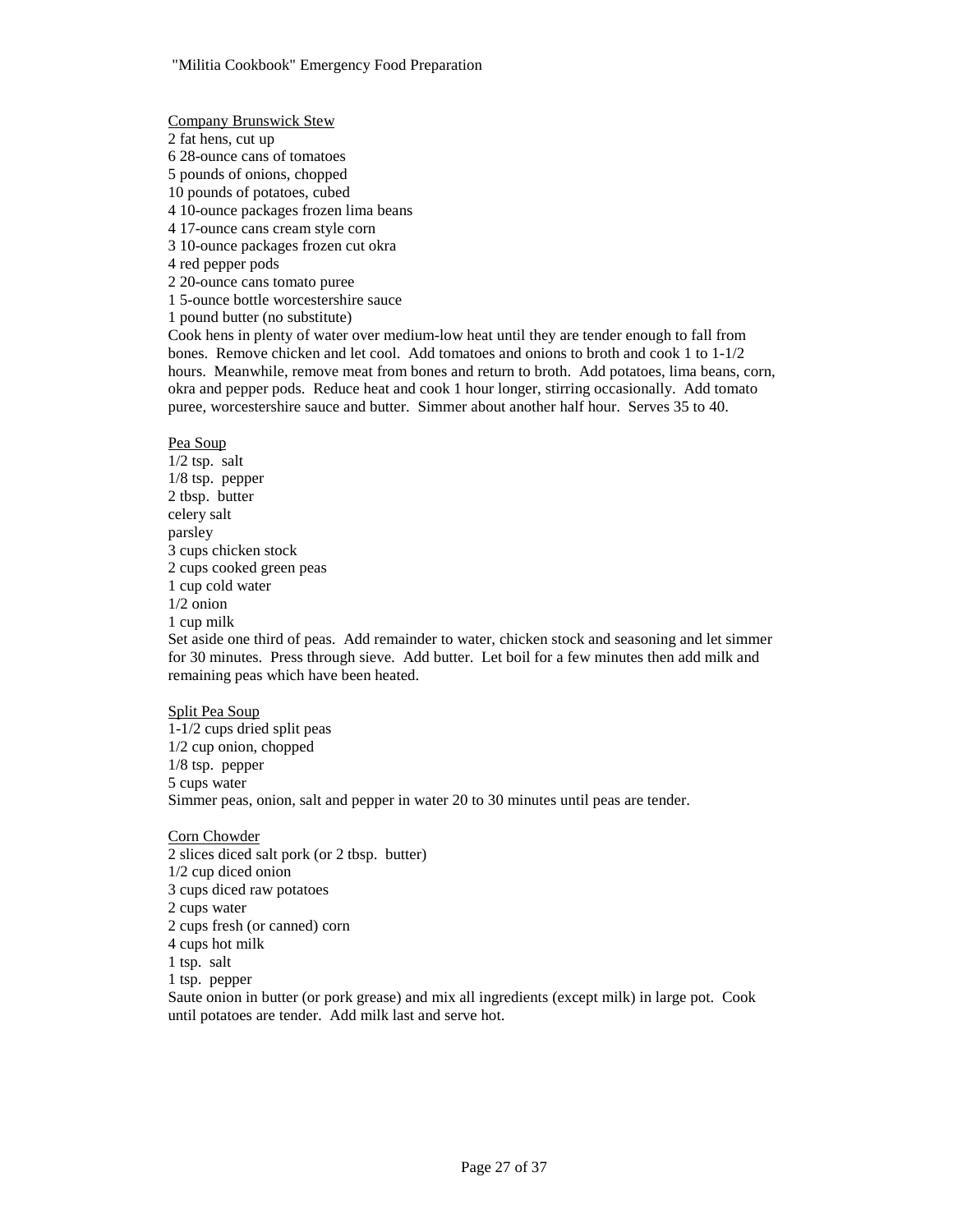Confederate Corn Chowder 3 cups water 1 medium onion, diced 1 cup potato flakes 1 cup whole kernel corn 1/2 cup dry milk powder salt and pepper Combine ingredients in a large pot. Bring to a boil and simmer until onion is tender. Season to taste. Makes 6 servings.

#### Forager's Potato Soup

3 cups potatoes, peeled and diced 2 cups water 3/4 tsp. salt 1 cup onion, chopped 2 tbsp. vegetable oil or butter 2 tbsp. flour 2 cups milk 1 tsp. dried parsley 1/2 to 1 tsp. garlic powder 1/4 tsp. pepper Bring potatoes, water and salt to a boil in a saucepan. Reduce heat and simmer, covered, for 15

minutes or until the potatoes are tender. Without draining the potatoes, mash them up. Meanwhile, in a large saucepan, heat oil and add onion. Cook until onion is soft. Sprinkle in flour and stir for 1 minute. Gradually add milk, stirring frequently for 5 or 10 minutes until thickened. Add cooked potato mixture and seasonings blended together.

#### Old Timey Potato Soup

1 medium onion, minced 1/4 cup butter 4 cups diced raw potatoes 2 cups water 1 tsp. salt 4 cups milk a few dashes celery seed salt and pepper to taste 4 slices bacon, cooked and crumbled Saute onion in butter until translucent. Add potatoes, water and salt and cook until tender. Add milk and season to taste. Simmer a few minutes before serving.

#### Bacon and Bean Soup

2 cups dried beans (or 2 cans cooked beans) 4 slices bacon 4 cups water 1 cup diced onions 1 cup diced celery 1 tsp. dried parsley 1 tsp. savory 1 clove garlic 2 tbsp. bacon fat 1 tsp. red pepper 1 tsp. salt

Soak dried beans overnight and cook until tender (or use canned beans). Fry bacon until crisp and drain. In a large pot, mix cooked beans with remaining ingredients. Simmer for 1 hour. Add water as desired during cooking process. Crumble crisp bacon on top and serve.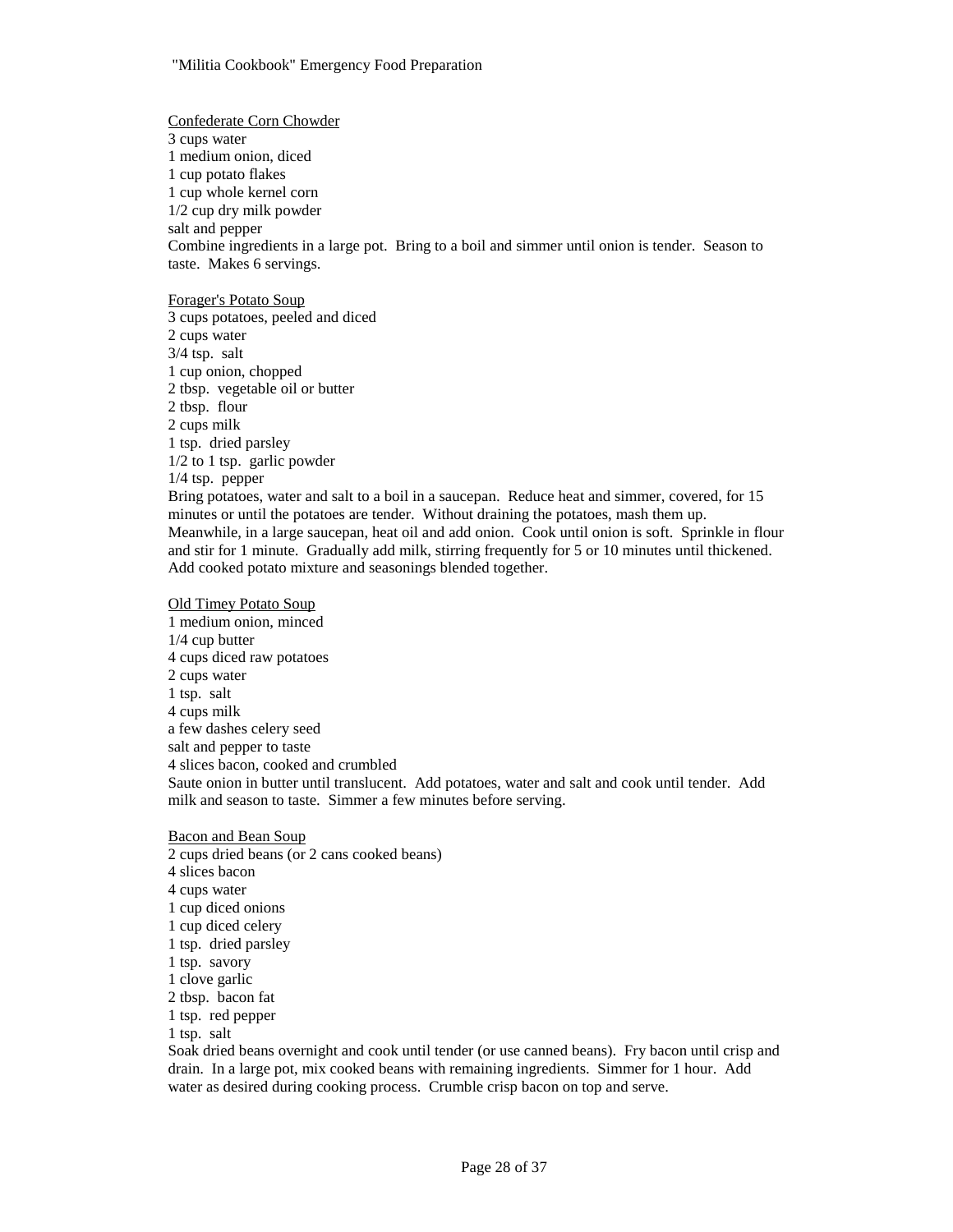### **Desserts**

The complex carbohydrates in bread and pasta can take four hours for the body to break down and make use of. This is fine to provide energy for a long hike or to allow you to sleep warmly. The carbohydrates in simple sugars are more easily assimilated by the body (about fifteen minutes). Cookies or breads containing fruit and a high sugar content make good snacks for a quick pickme-up on the trail. For example, most of recipes in the cornbread section can be prepared using a little extra brown sugar, molasses and some raisins. Cooking the sugar rich cornbread batter in a cast iron corn stick pan makes an excellent trail snack or something to munch on in a sniper hide. To satisfy your sweet tooth and to provide quick energy, here are some recipes that use sugar (brown sugar is easier to carry and use in the field), molasses and dried or fresh fruits (there is a possibility that you might just happen to run across a couple of apples in Washington State):

# Yankee Cake 2 cups brown sugar

2 tbsp. shortening 2 cups hot water 1 package seedless raisins 3 cups flour 1 tsp. salt 1 tsp. baking soda 1 tsp. cinnamon 1 tsp. cloves

Combine and boil the sugar, water, shortening, raisins, salt and spices for 5 minutes. Dissolve soda in a teaspoon of hot water. When all ingredients cool, mix in the flour and dissolved soda. Pour batter into two loaf pans. Bake at 325 degrees for 45 minutes. (Note from recipe book: "Notice this here recipe ain't got no eggs, milk or butter. Now I guess you know where it got it's name. Cause of them Yankees there wuz no eggs, milk or butter after THE WAR.")

### Hard Times Spice Cake

1-1/2 cups milk 1/4 cup vegetable oil 1/3 cup molasses 1-1/4 cup whole wheat, unbleached or all-purpose flour 1 cup cornmeal 1 tbsp. baking powder 1/2 tsp. salt 2 tsp. cinnamon 1/4 tsp. cloves 3/4 to 1 cup raisins

Mix together the milk, oil and molasses. In a separate bowl, combine the remaining ingredients except raisins. Mix together the two mixtures and stir in raisins. Pour batter into a greased 9x9 inch pyrex baking dish. Bake at 350 degrees for about 30 minutes.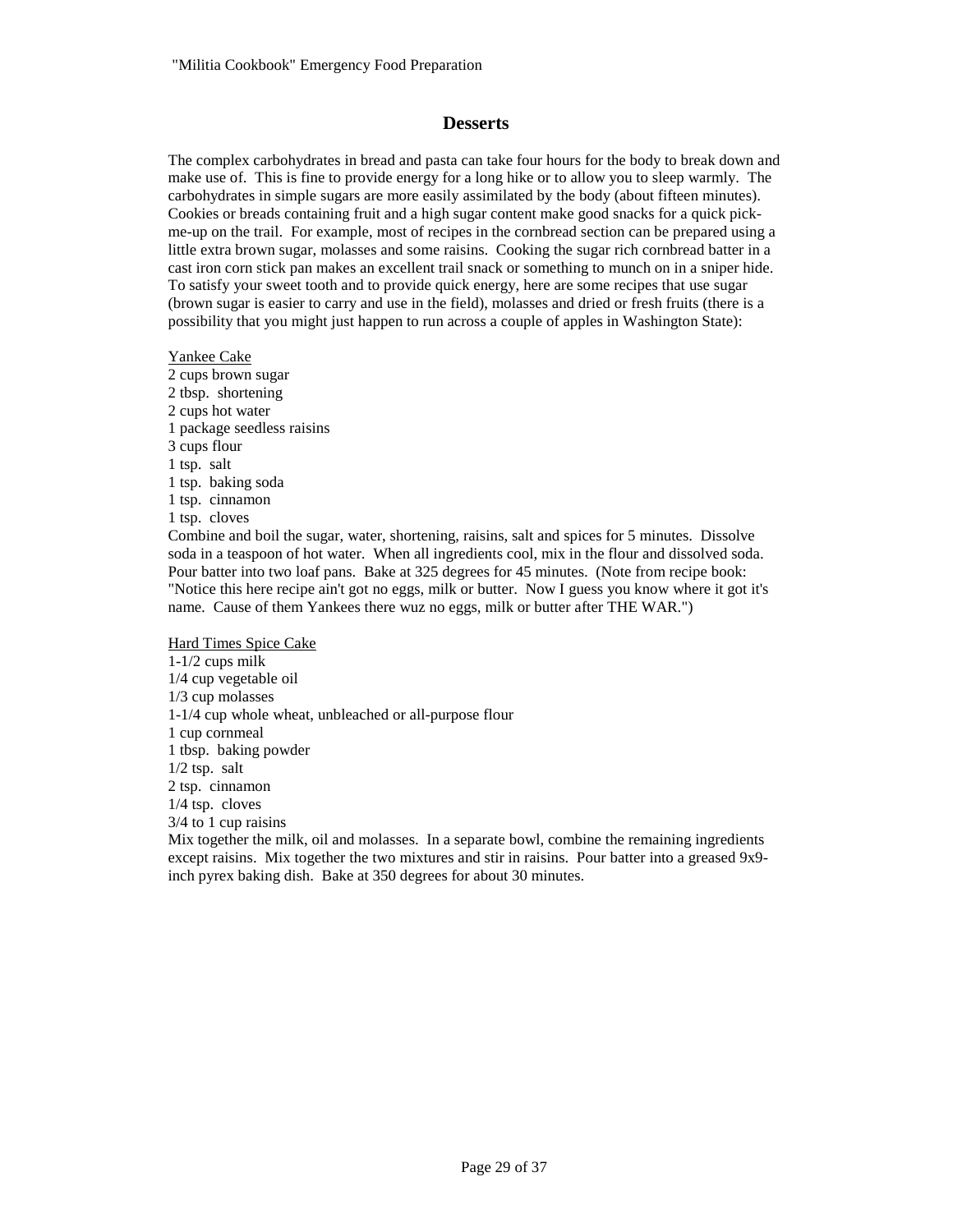Old Fashioned Stack Cake 1/2 cup sour milk or buttermilk 1/2 tsp. baking soda 1 egg 1/2 cup shortening 1 cup molasses flour 1 quart cooked dried apples sugar allspice or nutmeg (Schilling Pumpkin Pie Spice combines cinnamon, ginger, allspice and nutmeg and is good with stewed fruit) Mix sour milk, soda, egg, shortening and molasses real good. Then add flour to make a stiff dough. Roll thin and cut layers round, the size of cake desired, and bake. To stack, drain juice from cooked dried apples, mash, sweeten and spice to taste and use between layers.

Stack Cake 3/4 cup shortening 1 cup sugar 1 cup sorghum molasses 3 eggs 1 cup milk 4 cups wheat flour 2 tsp. baking powder 1/2 tsp. baking soda 1 tsp. salt 3 cups sweetened, spiced applesauce

Sift well the flour, salt, soda and baking powder. Cream in shortening. Then add sugar a little at a time, blending well. Add molasses and mix thoroughly. Add eggs one at a time, beating well until smooth. Pour 1/3-inch deep in greased 9-inch pans and bake. This will make 6 or 7 layers. When cool, stack using applesauce between layers. Commercial applesauce can be used or you can try the next recipe.

#### Windfall Applesauce

Cut apples, peels and all. Place in pot and add small piece of cinnamon and a small amount of water. Cook covered for 20 minutes. Cool slightly and add 1 tablespoon butter per quart of apples and add grated nutmeg, ginger, grated lemon peel and ground cloves to taste. Cool and serve.

Dried Apple Cake 2 cups dried apples 2 eggs 1 cup sugar 1 cup milk 1 cup molasses 3 cups flour 1 tsp. baking soda 2/3 cup baking powder 1 cup raisins cinnamon and nutmeg Soak apples long enough to soften. Chop apples up small and boil them for 15 minutes in the molasses. Dissolve the soda in hot water, put into molasses when cold. Mix in all ingredients, beat well and pour into cake pan. Bake in moderate (350 degrees) oven until done.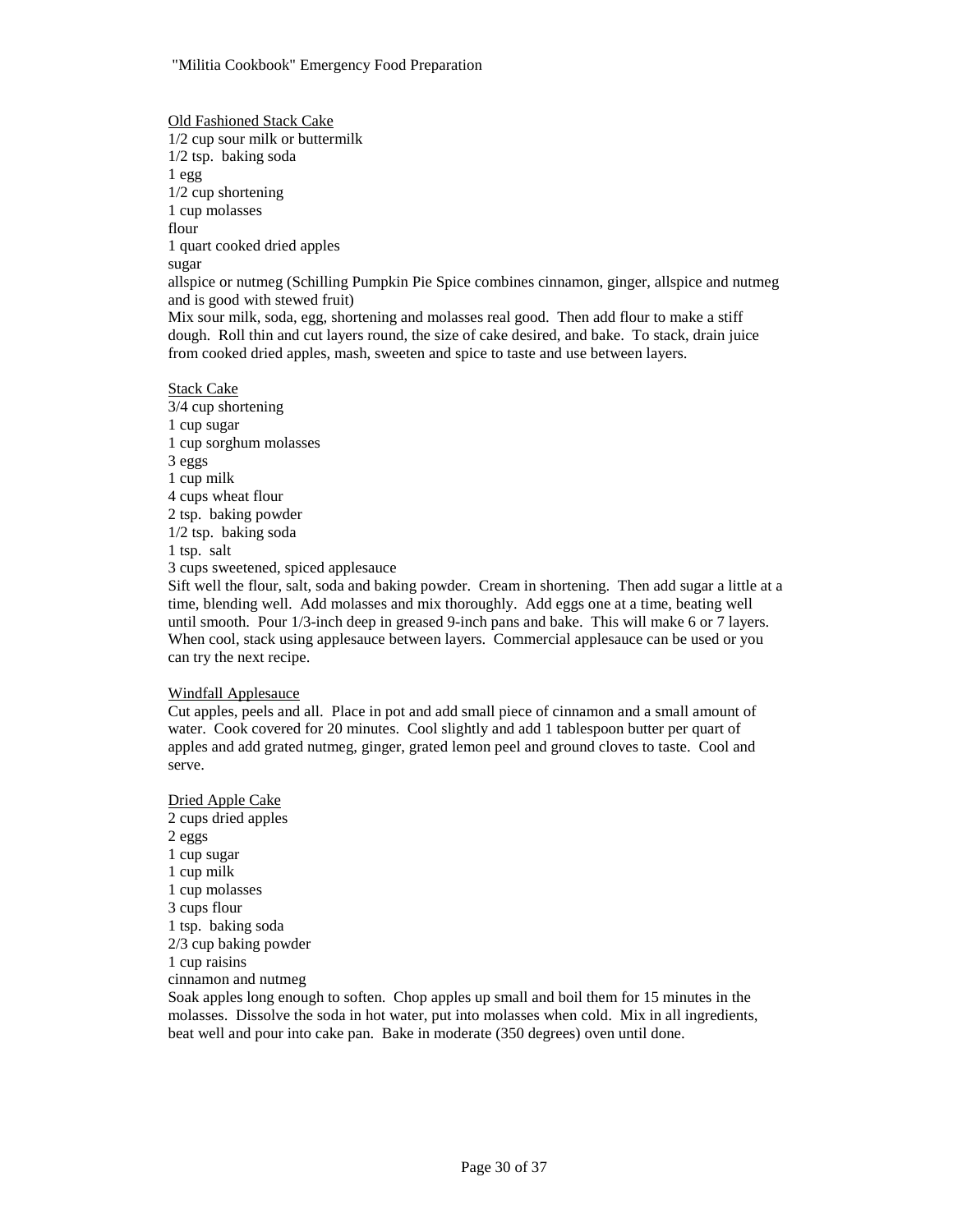Confederate Puddin' 3 cups hot milk 3 cups cold boiled rice 1 tsp. salt 1/4 cup molasses 1/4 cup raisins 1/2 tsp. nutmeg 1 tbsp. butter Mix hot milk and rice, add molasses, butter, raisins, nutmeg and salt. Bake in a greased pan at 350 degrees for an hour. Stir after 30 minutes. (Note from recipe book: "Southern folks always had a sweet tooth. After the war white flour wuz hard to come by so they came up with this here recipe. It wuz so good they kept right on eatin' it even when they could git flour.") Baked Cornmeal Pudding

2 cups cornmeal 1 cup flour 2 well beaten eggs 1/4 cup shortening 1 cup sorghum molasses 1/4 tsp. allspice 1 tsp. baking soda 1 tsp. salt 1 cup buttermilk Sift meal twice. Mix all dry ingredients real good. Add eggs, milk, molasses and shortening. Mix all together good, adding more milk if too stiff. Bake at 350 degrees in well greased pudding pan until golden brown. Test with toothpick, if it comes out clean, pudding is done. Serve hot with any kind of fruit.

Southern Bread Pudding 2 cups milk 4 eggs beaten 1 tbsp. vanilla 1 cup raisins 4 cups biscuit crumbs 2 tbsp. butter nutmeg to taste Mix milk, eggs and nutmeg together in a saucepan. Place over heat until hot but not boiling. Line baking dish with biscuit crumbs mixed with melted butter. Pour milk mixture over biscuit crumbs (you can use store-bought light bread, but biscuits are better). Sprinkle with nutmeg. Place the baking dish in a pan of hot water in a 350 degrees oven and bake for 45 minutes.

Apple Brown Betty 2 cups soft bread crumbs 1/4 cup margarine 3 cups apples, sliced (they need not be peeled) 1/2 cup sugar 1 tsp. cinnamon 3/4 cup water In an oven-proof skillet, saute bread crumbs in margarine. Add apples, sugar, cinnamon and water. Cover and bake at 375 degrees for 30 to 40 minutes, until apples are translucent and tender. If mixture becomes too dry during baking, add 1/4 cup water (apples vary as to moisture content).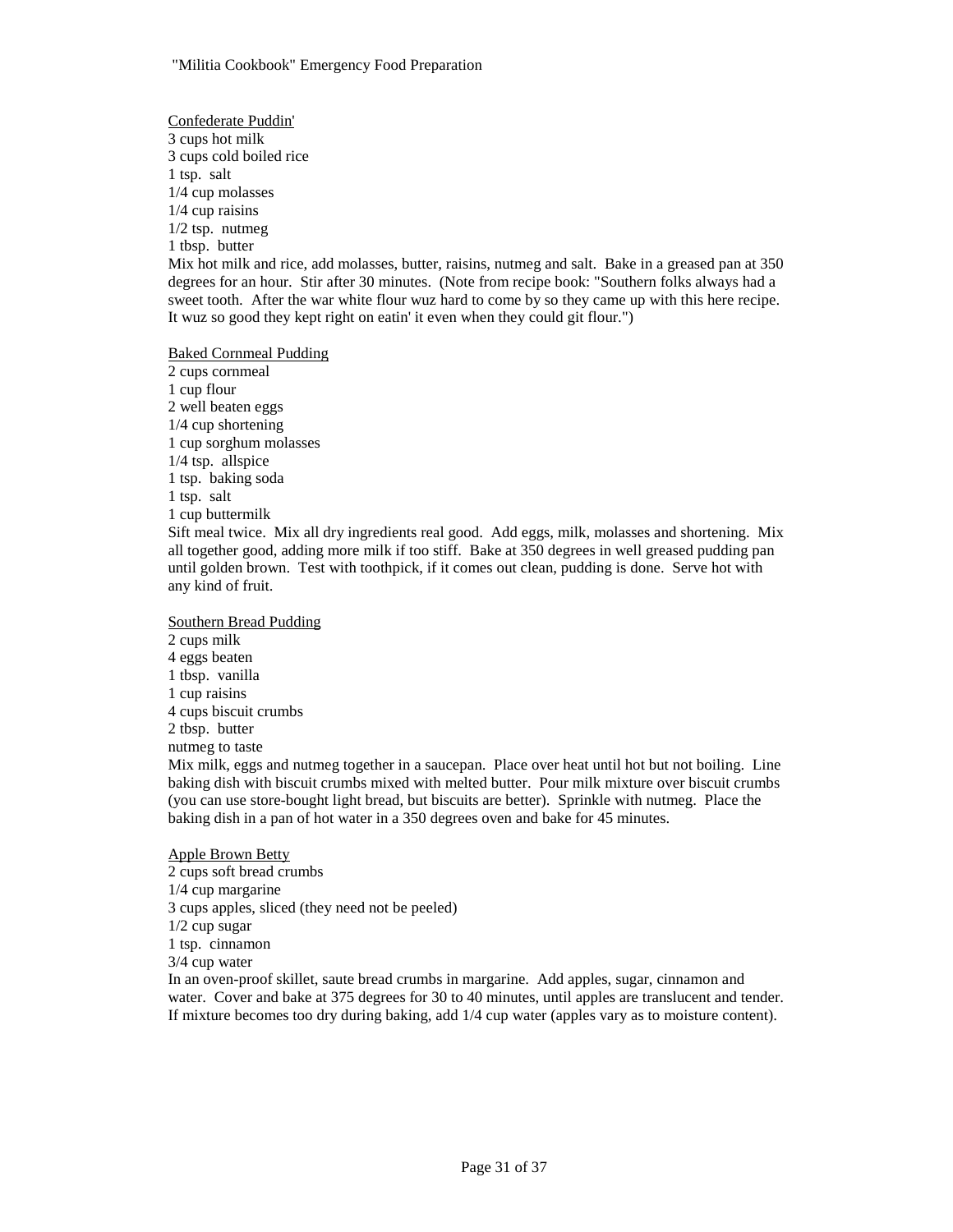Apple Custard Pie filling ingredients: 3 apples, sliced and peeled 1-1/4 cup sugar 1 tsp. cinnamon 1 egg 1 cup evaporated milk (or 1 cup double-strength powdered milk) crust ingredients: 1-1/2 cups flour 1/2 tsp. salt 1 stick butter For crust, mix flour, salt and butter with a fork until mixture resembles coarse meal. Press firmly on the bottom and sides of a buttered pie plate. Place sliced apples on crust. Sprinkle with 2/3

cup sugar and cinnamon. Bake at 375 degrees for 20 minutes. Beat together egg, remaining sugar and evaporated milk. Pour over apples and return to oven to bake 30 minutes longer.

### Timeless Gingerbread

2/3 cup molasses 1-1/4 cup sour milk or buttermilk 2 tbsp. vegetable oil 2 cups whole wheat flour 1 tsp. baking soda 1/4 tsp. salt 1 tbsp. ginger Mix the liquids. In another container, mix the dry ingredients. Beat together the two groups of ingredients and pour into a greased 9-inch square pan. Bake at 350 degrees for 25 to 30 minutes or until a toothpick inserted in the center comes out un-sticky.

Scotch Shortbread 2 sticks butter 1 cup sugar 2-1/2 cups flour 1/2 cup chopped nuts (optional) Cream butter with sugar until soft. Add flour and mix well with hands. Add nuts if desired. Chill dough 1 hour, then roll thin. Cut into shapes or short strips. Place on ungreased cookie sheet. Bake at 300 degrees for 20 minutes. Makes about 3 dozen pieces.

Grandma's Molasses Cookies

1 cup molasses 1 stick butter 3 cups flour 1 tsp. baking powder 2 tsp. baking soda 1 tsp. salt 1-1/2 tsp. ginger

Heat molasses and butter. Remove from heat. Mix remaining ingredients together and add to molasses mixture. Mix well and chill 3 hours. Roll thin and cut with cookie cutter. Place on greased cookie sheet and bake at 350 degrees about 12 minutes. Cool.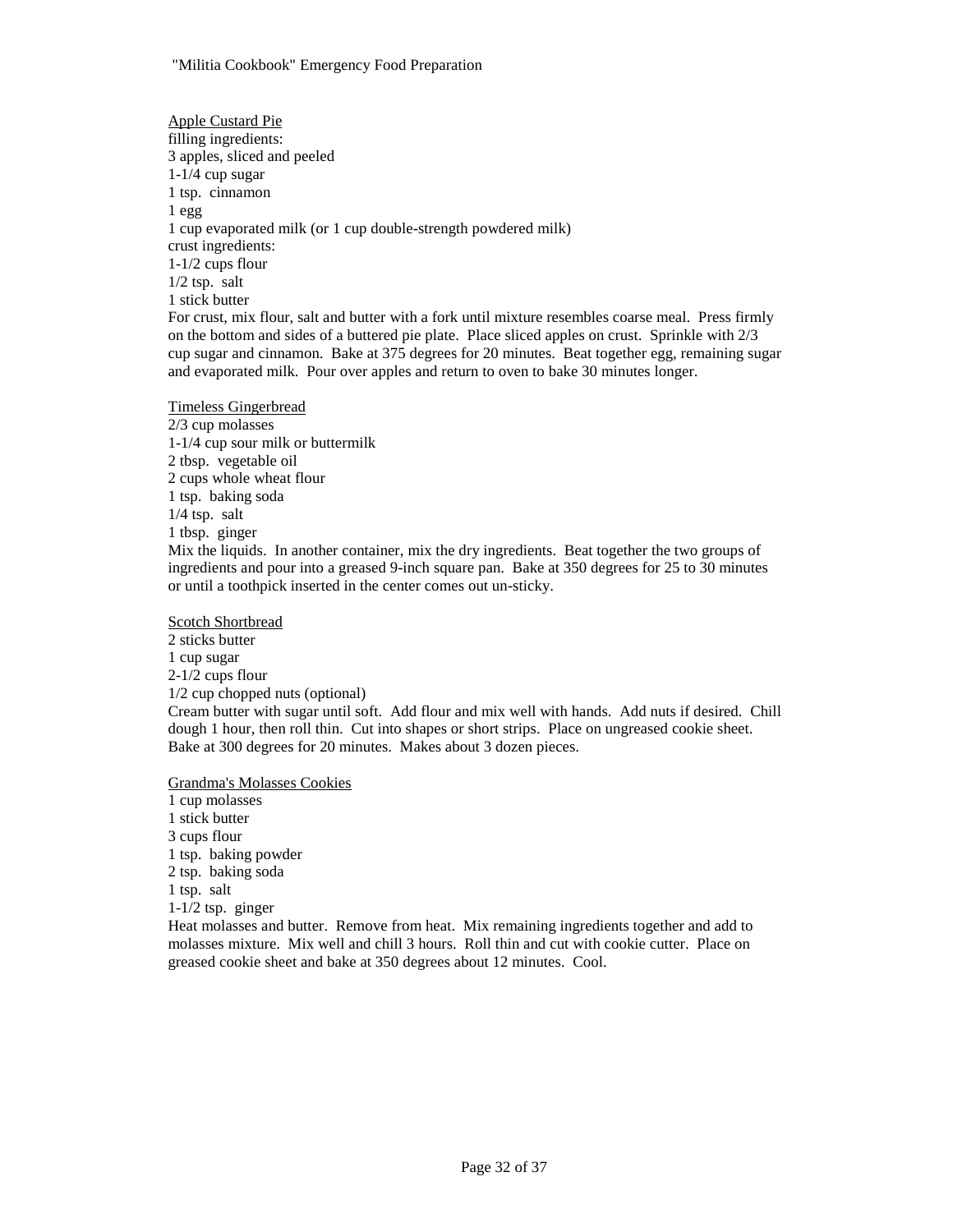Molasses Crisps  $1-1/4$  cups flour 3/4 tsp. baking soda 1/2 tsp. ginger 1/2 cup molasses 1/4 cup shortening

Sift the dry ingredients. In a saucepan, bring the molasses and shortening to a boil. Cool slightly. Add flour mixture. Mix real good. Chill thoroughly. Cut into desired shapes and arrange on greased cookie sheet. Bake at 375 degrees until done, about 8 or 10 minutes. Makes about 2 dozen.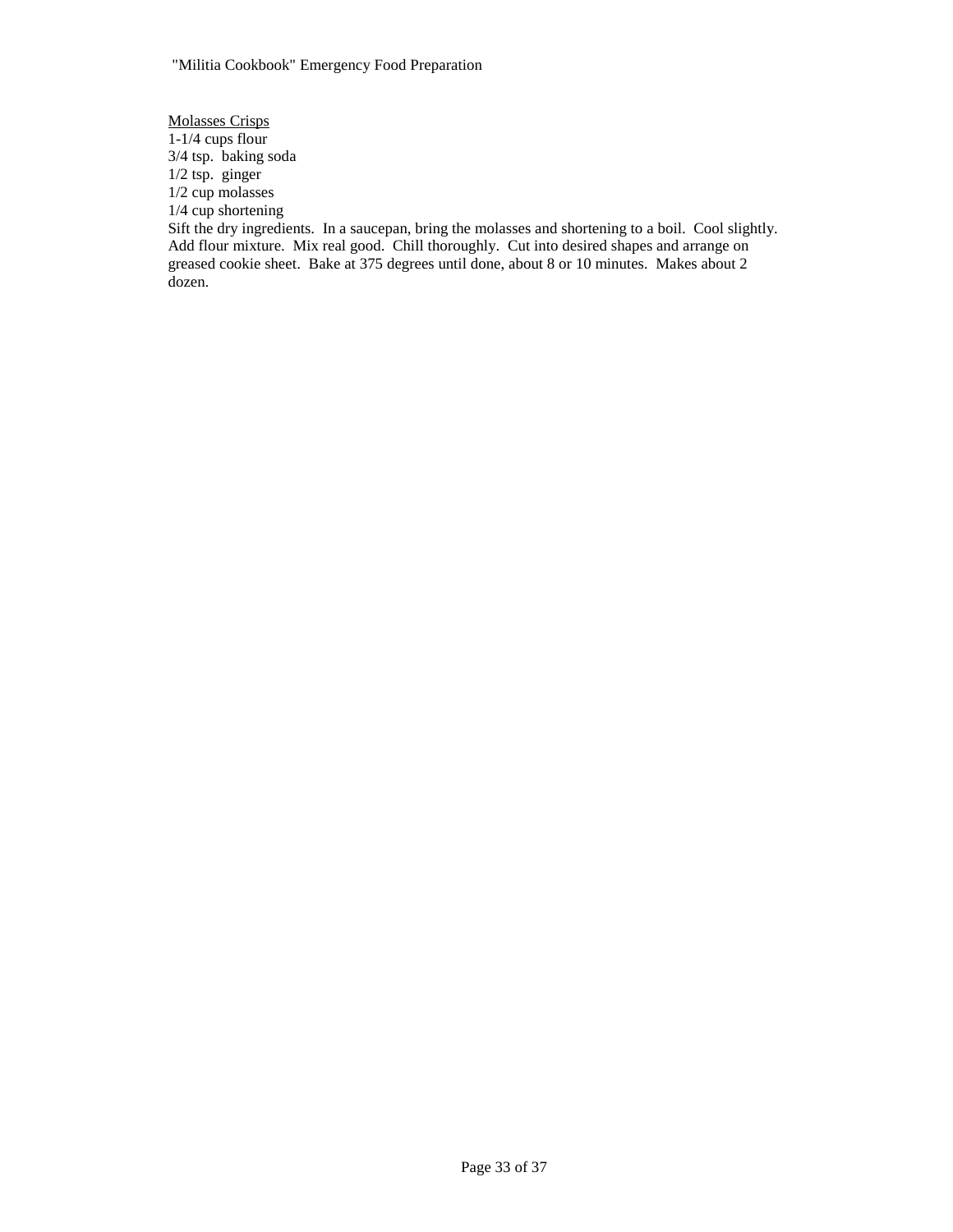# **Domestic Animals and Vermin**

Most Americans have an aversion to eating dogs, cats or horse meat while they don't give a second thought to eating a piece of chicken, beef or pork. It's also a culinary taboo to eat vermin like rats and groundhogs, but many people eat other rodents like rabbits and squirrels. Cultural culinary taboos have nothing to do with nutrition and if you can "unlearn" them a wide variety of new potential protein sources is available to you. If you have trapped a nice juicy rat or if Fido and Tabby aren't performing a vital task like protecting your food larder, garden or hen house you may find the recipes in this section of interest.

### Fried Cat

1 cat, 2 to 3 pounds 1/2 GI canteen cup flour 2 GI mess kit spoons paprika 1-1/2 GI mess kit spoons salt 1/4 GI mess kit spoon pepper 1 GI canteen cup shortening

Cut cat in serving pieces. Blend flour, paprika, salt and pepper in a clean container. Shake 2 or 3 pieces of the cat at a time until well coated with flour. Save any left over flour for gravy. Heat shortening in a heavy pan. Place cat pieces in pan and brown slowly on all sides. Cover and cook slowly until cat is tender. Uncover about 15 minutes to crisp cat.

### Clay Cat

1 small cat

salt & pepper

aromatic spices such as bay leaves, juniper berries or lemon grass (use what is available) 5 garlic cloves

2 oranges, peeled and halved

Dress and clean the cat, leaving the fur on. In the stomach cavity (which should be patted with salt and pepper) place the peeled oranges, peeled garlic cloves and aromatics. Tie the cavity closed or pin closed with little wooden skewers, threaded in and out of the soft belly skin. Coat the whole animal with clay. Do several coats so you have a good shell formed. Put in a hole with hot coals at the bottom and pile hot coals on top of the clay cat. Throw a blanket of banana leaves (or other green vegetation) over the hole. Let bake for 2 or 3 hours while you are tending to other things. The fur will come off when you strip the clay away.

Baked Dog DiRocco 1 small dog 10 bay leaves or any aromatic spice 1 onion 1 pod hot red pepper 1 GI mess kit spoon salt black pepper 3 slices bacon

Mike DiRocco, who served three tours in Vietnam, offers a good tip on selecting the best dog for cooking. He says the Vietnamese judge how tender the dog will be by color; a white dog is best, brown second best and lastly a black dog. Skin and clean dog. Remove the glands from under the legs (they have a strong taste, though they are not harmful if eaten). Cut into sections. Put pieces in a pot. Add bay leaves or aromatics, then onion, red pepper and salt. Cover with cold water. Cover pot and boil gently for 30 minutes. Drain meat and discard water and seasonings. Cover again with cold water and boil for 1 hour. Again pour out the water and drain. Cover dog with cold water for a third time and cover pot. Boil gently until tender, about 1 hour. Drain. Put dog in pan. Season with plenty of black pepper and salt if needed. Cover with slices of bacon or fat pork. Put in a clay oven or a covered pan placed in hot coals and covered with coals. Bake for 1- 1/2 hours. Make gravy with pan juices.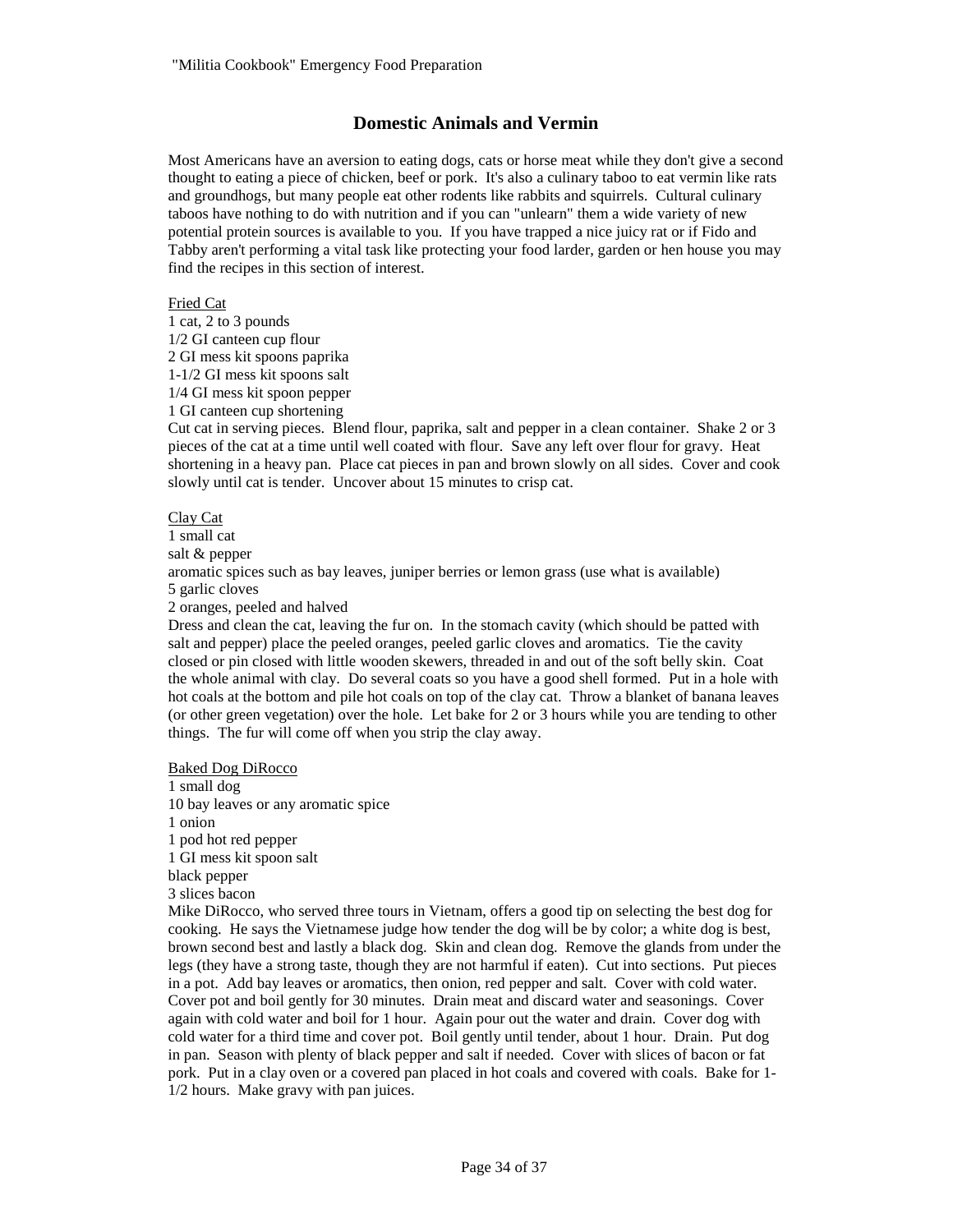### Barbecued Dog

Dress dog, removing any glands from under the legs. Take off all fat, if any. Cut into serving pieces and parboil in salt water for several hours until tender. Place on spit or grill and pour your favorite sauce recipe over the pieces. Grill, turning as needed to brown evenly. Baste with sauce throughout cooking. (improvised sauce: mix a GI canteen cup of tomato sauce or juice with a GI mess kit spoon of garlic powder, two GI mess kit spoons of worcestershire sauce and a dash of pepper)

### Bunker Beef Curry

2 cups boned bunker beef (any meat on the hoof that you find down in your bunker; usually rats) 1/4 cup flour

3 large onions, sliced 4 tbsp. butter or oil 1 cup boiling water 1/4 tsp. ground coriander 1/2 tsp. ground cumin 1/2 tsp. turmeric 1/4 tsp. cayenne pepper 1 cup tomato juice

Sprinkle the "beef" with seasoned flour. Cook "beef" and onions in butter or oil until brown. Add water and spices and bring to a boil. Cover pan. Simmer for a couple of hours until "beef" is tender. Stir in tomato juice. Serve with rice. Any condiments such as coconut, raisins, nuts or chutney which are available can be sprinkled on top of Bunker Beef Curry on rice.

#### Barbecued Bunker Beef 4 cups cooked bunker beef, boned

1/4 cup vinegar or wine 1/4 cup sugar 1/2 cup butter or oil 1/2 tsp. black pepper 1/2 tsp. cayenne pepper 2 onions, peeled and sliced 1-1/2 cups water 4 tbsp. mustard 1 tsp. salt 2 slices lemon 1 cup catsup 3 tsp. worcestershire sauce

Steam enough "beef" to make four cups, pulled from the bone. Set aside to cool. Combine vinegar or wine with sugar, butter or oil, peppers, onions, water, mustard, salt and lemon slices in a pan. Bring to a rolling boil. Add catsup, worcestershire sauce and "beef". Simmer for 15 minutes. Serve over bread or rice.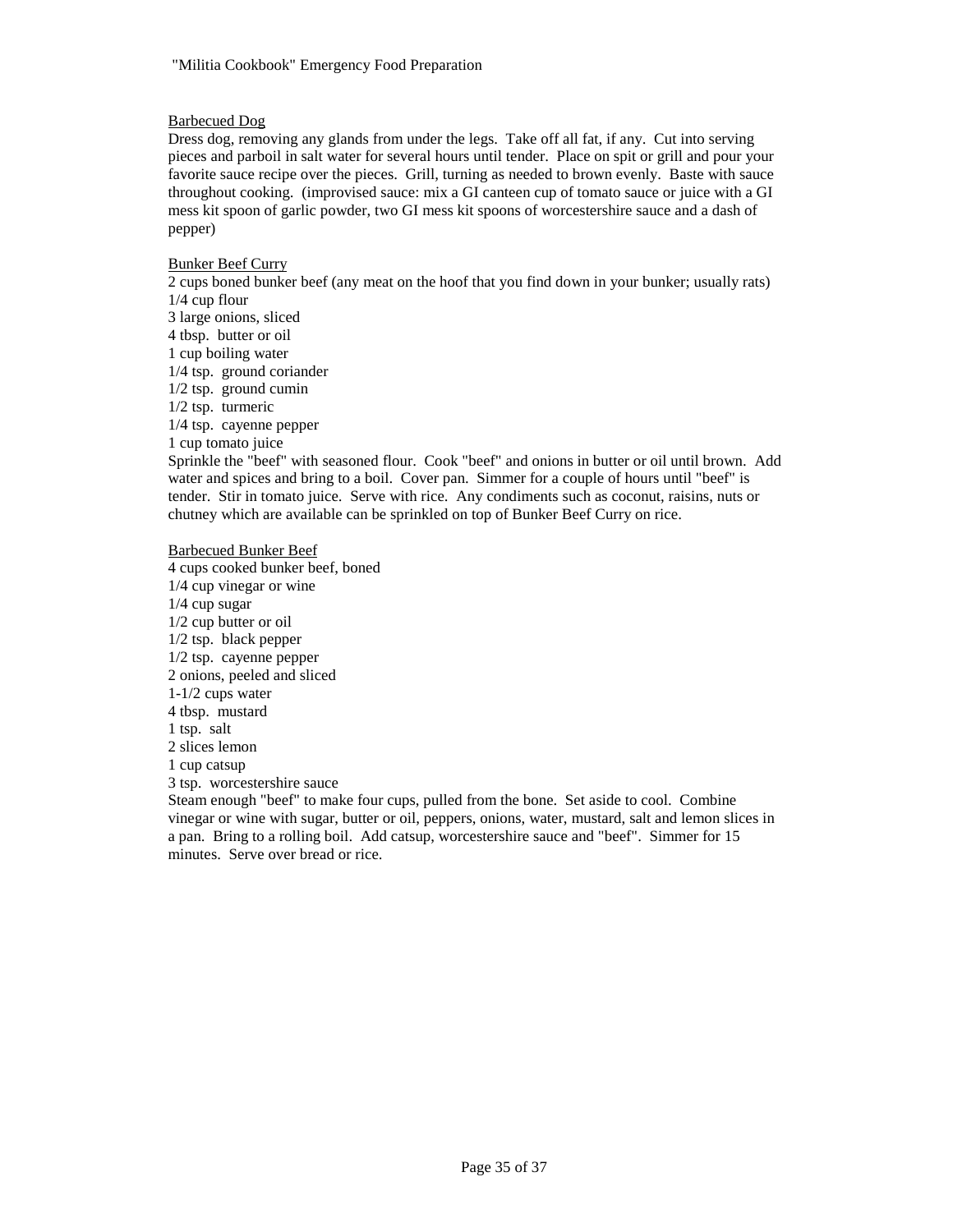"Militia Cookbook" Emergency Food Preparation

### Rat Roulade

2 medium rats, dressed (cut off heads, paws and tails) 4 slices bacon, diced 1 onion, chopped 1-1/2 cups toasted bread cubes 2 tbsp. minced parsley 1/2 tsp. celery seeds 1/4 tsp. sage 1/2 tsp. salt 1/2 tsp. pepper 1 cup bouillon (1 cup water, 1 bouillon cube) 1 8-ounce can tomato sauce Saute bacon with onion until onion is tender. Mix in bread cubes, parsley, celery seeds and sage.

Season rats with salt and pepper. Stuff each rat with stuffing. Tie rats closed with strings by wrapping around bodies. Place in pan and pour bouillon over roulades. Cover pan and simmer 45 minutes to 1 hour or until rats are tender. Add tomato sauce and cover pan again. Cook for 30 minutes more.

Jane Fondue or Meat with Red Sauce

3 pounds meat (beef, pork, horse, monkey, water buffalo, dog, cat ... any red meat)

3 cups cooking oil (any kind)

Red Sauce (see next recipe)

Cut the meat into 1-inch cubes and set at room temperature for about 30 minutes. Fill a pot 1/2 full with cooking oil and heat to 375 degrees (meat will brown quickly when oil is heated properly). Place cubes of meat on sticks and cook in oil for 10 to 30 seconds until browned. Dip into Red Sauce. Note: If fowl is substituted for red meat in Jane Fondue recipe, be sure to use only the left wings of the chicks.

Red Sauce

1 8-ounce can tomato sauce 2 tbsp. brown sugar 1/2 cup steak sauce (or your favorite bottled steak condiment) 2 tbsp. cooking oil Combine all ingredients in a saucepan and heat thoroughly.